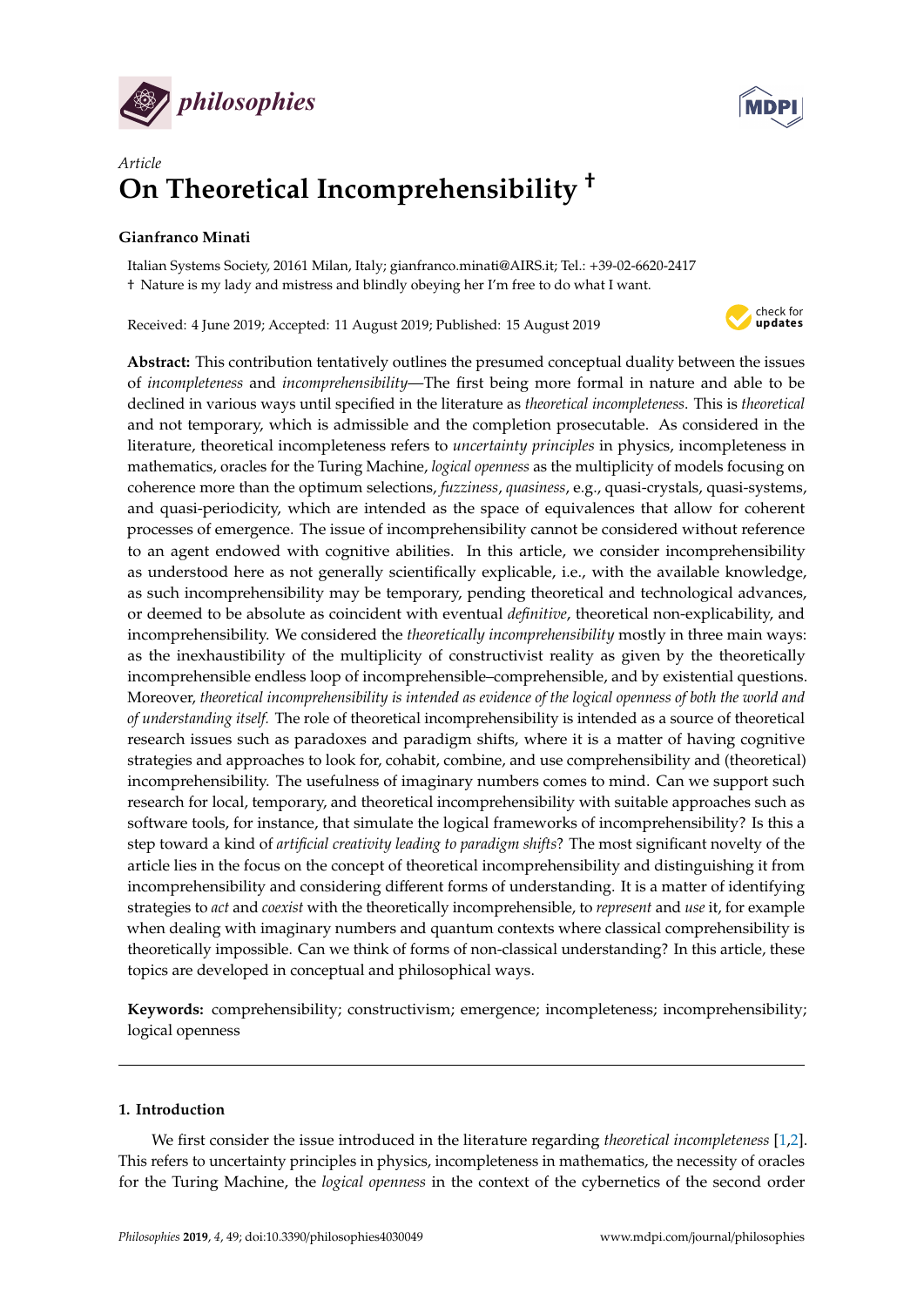(constructivist invention of models and *cognitive reality*), the concept of *fuzziness* and *quasiness* in physics (when classical without referring to quantum physics), and approaches to model coherence in processes of emergence within a context of equivalences.

The subject of incomprehensibility, the inability to give meaning, cannot be considered without reference to an agent endowed with a cognitive system. A cognitive system is to be understood, in short, as a system of interactions between and at different levels of cognitive activities, such as those related to attention, perception, language, the affective and emotional sphere, memory, inferential system, attribution of meaning, and to logical activity. In artificial systems, limited specific 'cognitive', and mainly logical activities, are possible, including the ability to learn.

We thus refer to agents that are *living* [\[3](#page-15-2)[,4\]](#page-15-3), suitable to perform cognitive systems, and specifically to *human understanding* [\[5\]](#page-15-4). However, for both types of systems, the incomprehensibility has a *temporary* nature that is waiting to have subsequent, increased cognitive resources that are suitable to allow understanding in case *trained* for Artificial Neural Networks (ANN). Additionally, incomprehensibility may have an intrinsic nature whose insuperability as theoretical incompleteness represents the guarantees for *intrinsic and comprehensive logical openness* intended as an unlimited number of degrees of freedom when the system includes the environment (in principle independent), making the system incomplete.

*Theoretical incomprehensibility* is intended as *incompleteness, non-completability of understanding*, and as the divergence of local understandabilities establishing successions of scientific theories to be considered not necessarily convergent to a final, exhaustive one. Theoretical incomprehensibility is the expression of logical openness and introduced in the literature and in the article as a necessary condition of the *space of constructivist options* for local understandability not *improperly extendable* in the absolute (the *poison* in Eve's apple).

Theoretical incompleteness and theoretical incomprehensibility are intended to correspond to the freedom of becoming only partially regulable, decidable, and controllable within the conceptual framework of the existence of laws (classical physics). It is a poor strategy to consider the world as functioning in a framework of finite options while it emerges and collapses from quantum options.

The theoretical problem of our understanding is that it admits, includes, and is not only compatible, but *contemplates* the completion of understanding. However, this assumption is inherently inconsistent. Understanding would be a function of a final goal that does not exist, while there are many local goals that are not only subsequent, but alternative and possibly increasing wider.

Theoretical incomprehensibility can be understood as a signal, a representation, a guarantee of the intrinsic logical openness of the world, which is represented by the understanding of not being always able to understand and that understanding is a strategy of limited validity. The understanding of the theoretical incomprehensibility would bring *antinomically* to the completion, to the negation of logical openness, and to the impossibility of comprehending understanding as constituted by the cognitive unlimited dynamics of hypotheses, sequencings, and accumulations of possible alternatives.

In conceptual correspondence with the theoretical incompleteness of the emergence (intended as a continuous, unpredictable, but coherent acquisition of multiple non-equivalent properties) of the world and with the principles of uncertainty, theoretical incompleteness can be indicated by the logical openness of understanding itself. An understanding that would admit itself to be closed and complete would admit its own inconsistence with itself. Theoretical incomprehensibility should be intended as an *inexhaustible mechanism* for the emergence and production of local, temporal inconsistencies leading to *paradigm shifts*. This is also related to the power of cases of non-demonstrabilities for issues requiring a paradigm shift, e.g., the Euclidean fifth postulate and the effectiveness of imaginary numbers. This is related to the power of potentially inexhaustible non-demonstrable issues requiring and inducing paradigm shifts. We should concentrate on and search for such issues, as well as invent approaches (logical, experimental, computational, . . . ) that are suitable, for instance, for recognizing, representing, inventing, transposing, generalizing, simulating, and comparing facts of incomprehensibility such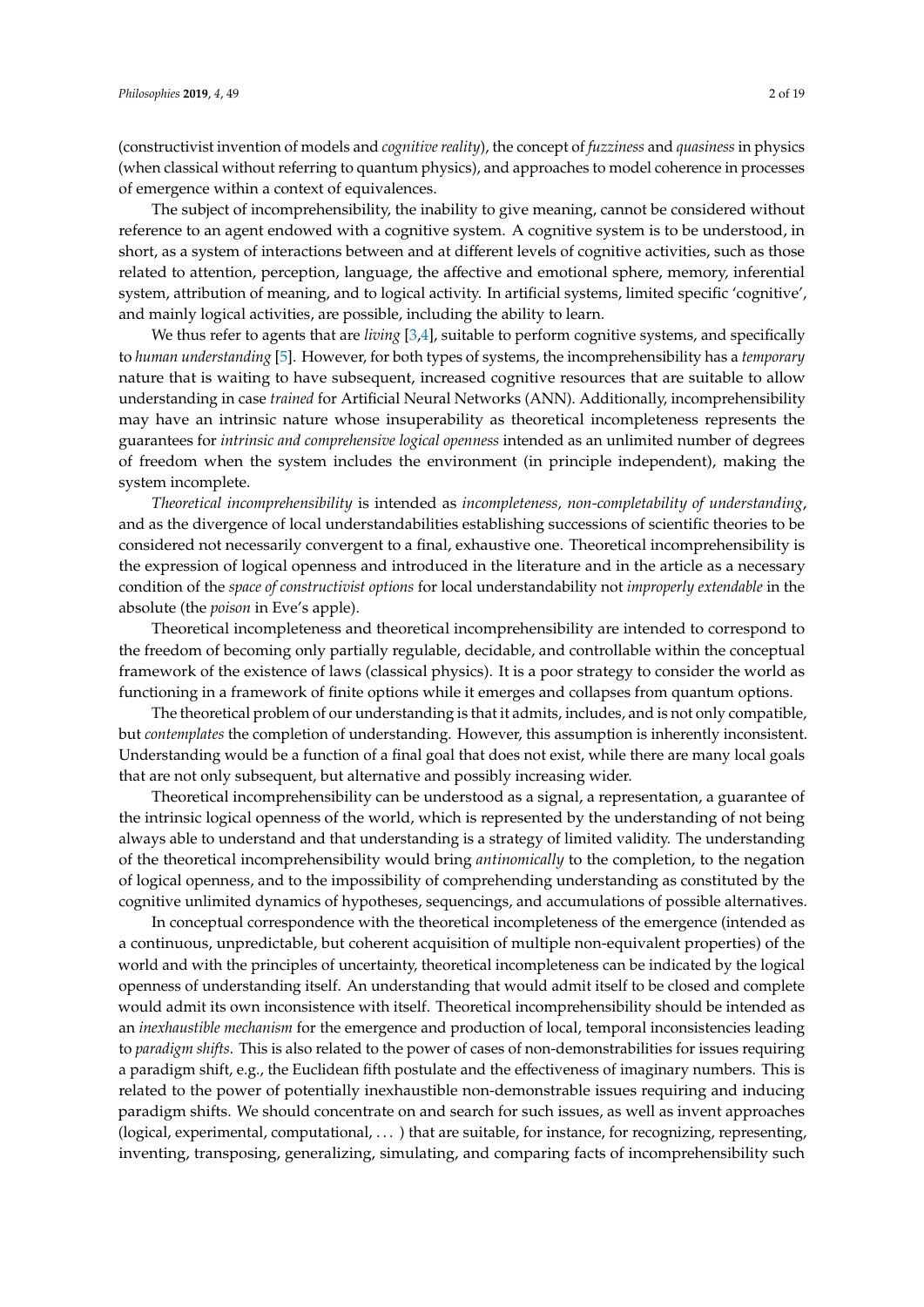as paradoxes, unprovable obviousness, and postulated assumptions in logics, mathematics, physics, linguistics (semantics), and philosophy.

Furthermore, existential questions are incompatible with any answers and then considered as theoretically incomprehensible. The resulting cognitive strategy is to look for such incomprehensibilities and develop frameworks that convert the current comprehensibility into incomprehensibilities in a continuous constructivist *theoretically incomprehensible* endless loop. Thus, incomprehensibility can be a source of theoretical research issues. Can we support such research for local, temporary incomprehensibility with suitable software-based approaches, for instance, by simulating logical frameworks of incomprehensibility? Is this a step toward a kind of *artificial creativity*? We will develop these topics in conceptual and philosophical ways.

#### **2. Incompleteness**

The theme of incompleteness is not trivialized simply as a lack of completeness, for example, of scientific theories [\[1\]](#page-15-0) or as a negative property but is frequently used in science as a positive property characterizing the complexity of phenomena.

For example, *theoretical incompleteness* [\[2\]](#page-15-1) is closely related to the *uncertainty principles* in physics whereby, in certain phenomena, the search for greater accuracy in knowing the value of a variable implies a reduction in the knowledge of the value assumed by another. This is the measurement of *homologous components* such as position and momentum. This is the well-known uncertainty principle [\[6\]](#page-15-5), first introduced in 1927 by Werner Heisenberg. Moreover, this principle can be considered with the *principle of complementarity* introduced by Neils Bohr [\[7\]](#page-15-6) in which the corpuscular and undulatory aspects of a physical phenomenon cannot be observed simultaneously: the experimental observation of one prevents the observation of the other.

Finally, from a generic point of view, the property of incompleteness may be partial, in other words, refer only to aspects, a specific property, or to multiple properties. It may mean not yet complete, be chronically incomplete and, in theory, not completable with a single approach or model, as in the case of complexity for which multiple non-equivalent and variable models are required for the processes of emergence, as considered by the DYnamic uSAge of Models (DYSAM) (see [\[8\]](#page-15-7), pp. 64–75).

As for the processes of self-organization and emergence, they are assumed, in short, to possibly occur within populations whose components are in interaction between them (a necessary, but not a sufficient condition). We have *interaction* when the behavior of one influences that of the others. These processes of collective interaction are considered to establish *self-organization* when the observer detects regular and repetitive sequences of new properties that are *acquired* and not reducible to those of the components. Examples include the repetitive behavior of a swarm around a light, a flock around a pile of garbage, the formation of traffic queues, whirlpools of liquids, and *spontaneous* synchronizations (applause, objects on vibrating surfaces, fireflies). These processes are considered to establish *emergence* when the observer detects that sequences of new properties are not regular, not repetitive, but *coherent*. Examples include *collective behaviors* such as markets, termite mounds, flocks, herds and swarms that have variable and changeable shapes, density, and directions, but which acquire and maintain coherence over time, scale invariance, and long-range correlations. The emerging properties are dependent on the observer who decides the scaling (for example, the order of the magnitude of the distance between the components of a collective behavior where the behavior can be undetectable when the order of magnitude is very small or very large compared to the observer), on knowing what to detect, and be compared over time, for example, the shapes and macroscopic dynamics of general movements such as contraction, dilation, circularity, or linearity, and varying in density over time [\[9](#page-15-8)[–12\]](#page-15-9).

Regarding DYSAM, we related this to the multiplicities of the characteristics and problems of an emergent complex system such as a social problem that may be political and economic, an illness that may have biochemical, organic, and psychological natures, and phase transition-like processes in physics that may have classical and quantum natures.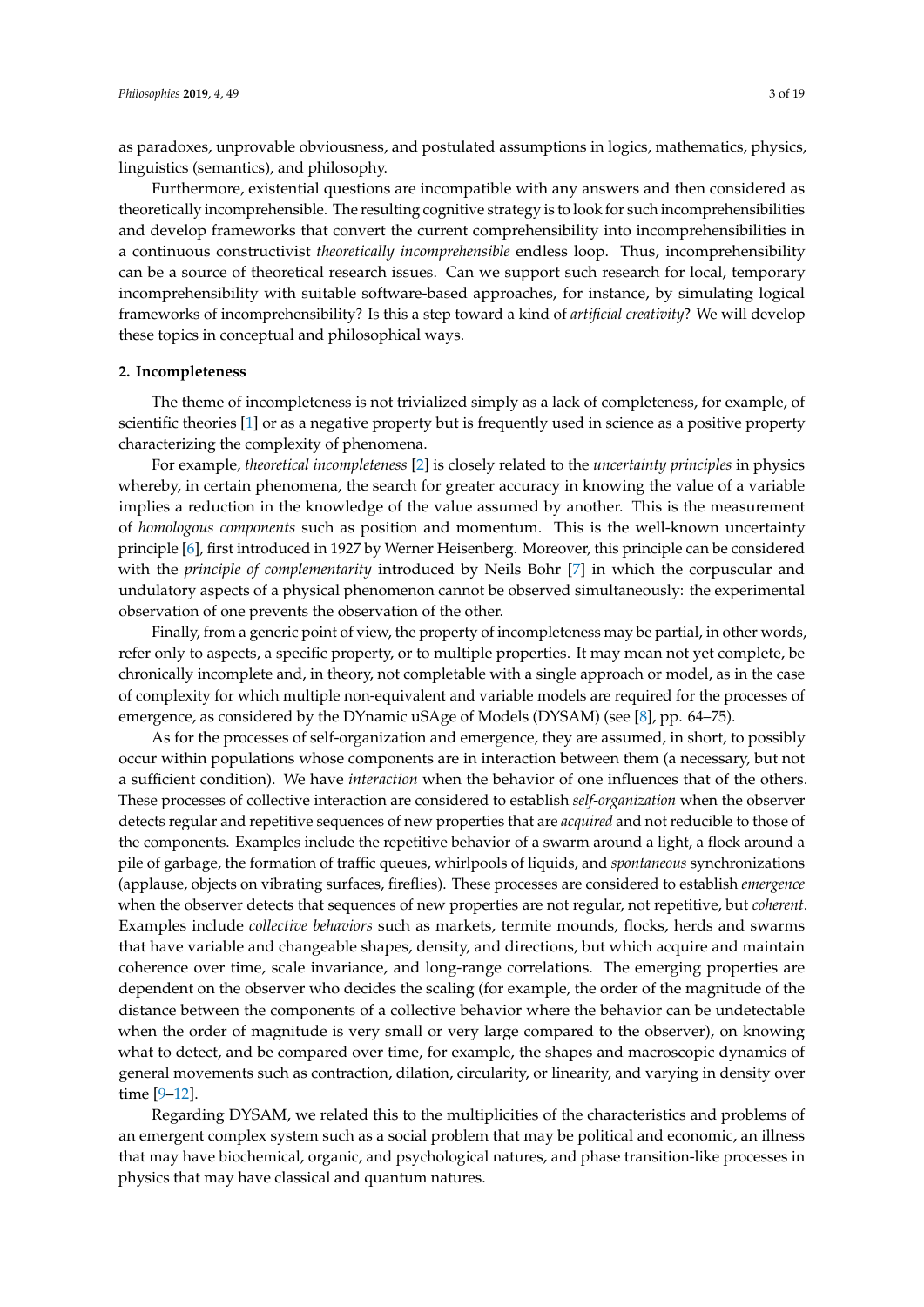In the case of *structural dynamics* (a simple example of elementary *dynamics of structures* is given by phase transitions changing the structures of matter) of processes of emergence, its hypothetical and non-presumable *completeness* would instead represent a fact of closedness, denial of equivalences, and of unpredictability in reality due, for example, to *fluctuations* (i.e., deviations of the current temporal evolution from its average within a system subject to random forces).

We introduce below the theme of *logical openness* as opposed to *logical closedness,* where the states assumed by the system-environment are in finite number and predetermined. More precisely, we define a model as logically closed when:

- 1. A complete and formal description of the relationships between the model state variables is available;
- 2. A complete and explicit description of the interactions between the system and its environment is available; and
- 3. The knowledge of the preceding two points allows the deduction of all possible states that the system can assume together with its structural characteristics.

For example, a simple temperature control system with a thermostat can be considered as logically closed and complete because the influence of the environment is reduced to its possible temperature variations to which the thermostat reacts.

A system is intended as logically open when there is a violation of at least one of the three points above. Logical openness ([\[13](#page-15-10)[–16\]](#page-15-11), [\[17\]](#page-15-12) (pp. 49–50), [\[18\]](#page-15-13)) can be considered as an unlimited number of the degrees of freedom when the system includes the environment (in principle independent), making the system incomplete with regard to the environment and its influence (see Table [1\)](#page-3-0).

<span id="page-3-0"></span>**Table 1.** A schematic comparison between aspects of logically closed systems and logically open systems.

| <b>Logically Closed Systems</b>                       | <b>Logically Open Systems</b>                                                          |
|-------------------------------------------------------|----------------------------------------------------------------------------------------|
| Deductive and inductive                               | Deductive, inductive, and abductive                                                    |
| Avoids contradictions                                 | Use contradictions                                                                     |
| Insensitive to context                                | Context-sensitive                                                                      |
| Does not change the rules, at most the parameters     | Change the Rules                                                                       |
| Non-Flexible                                          | Changes its structure but maintains consistency                                        |
| Does not learn                                        | Learn                                                                                  |
| Work on the basis of mono-strategies                  | Work on the basis of multiple strategies, such as DYSAM *                              |
| Object-oriented                                       | Process-oriented                                                                       |
| Observer considered external, generator of relativism | The observer is an integral part of the system and generator<br>of cognitive existence |
| Passive                                               | Active                                                                                 |
| Conceptual framework of objectivism                   | Use of objectivism and constructivism                                                  |

\* DYnamic uSAge of Models (DYSAM).

In the case where the number of models is limited and stable, one could hypothetically take them into account as a single *complete* approach independent of the circumscribed internal dynamics. However, this hypothetical completeness is unrealistic for both the complex phenomena of emergence with the acquisition of property, and for the constructivist recognition of new problems not posed before, for new representations, and for the loop of cascades solutions—new problems.

These dynamics are addressed with the concept of *abduction*, introduced by Sanders Peirce, where it is a matter of the invention of hypotheses [\[19\]](#page-15-14). This is in contrast, or in addition in the DYSAM-like way, to the deduction and induction. The theme is related to creativity, as in the *second order cybernetics*, when logical openness consists of moving from playing the same game with all of the associated parametric variations admitted to playing and inventing another non-equivalent game [\[18\]](#page-15-13).

Completeness is also incompatible with the settling of unique events (completeness is compatible with repeatability) at certain levels of description (an approach does not have intrinsically unlimited validity) and even with *decisiveness*. As introduced by Alan Turing, a problem is decidable if there is an *algorithm* that produces the corresponding solution in a finite time for each instance of the input data.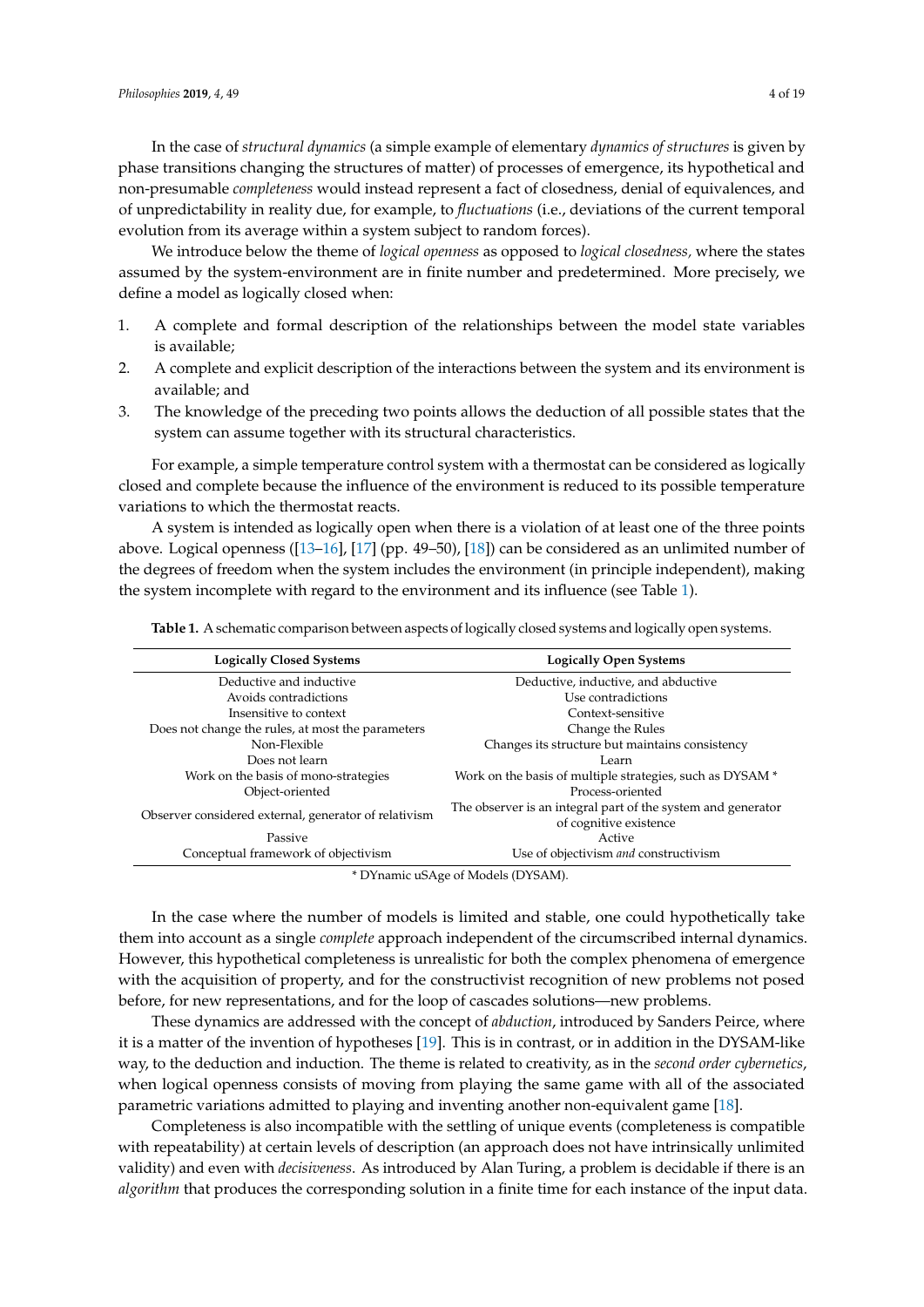This is the concept of *e*ff*ective computability* carried out by an abstract machine, i.e., the Turing Machine (TM), a computer that is all computationally equivalent [\[20\]](#page-15-15).

A problem is "undecidable" if there is no algorithm that produces the corresponding solution in a finite time for each instance of the input data (equivalent to the fact that an algorithm cannot produce the solution in a finite time). This concerns the non-reducibility to a procedure as a general property based on incompleteness, since not only can there be no effective computational algorithms to solve problems, but there can be phenomena that are not algorithmizable.

As for the first case, undecidability, a typical example is the *classic halting problem* for the Turing Machine [\[20\]](#page-15-15). With great sensitivity, Turing himself wanted to introduce an issue of 'completion' by inserting an element of theoretical non-completability such as the concept of Oracle [\[21\]](#page-15-16). The Oracle represents another logic, possibly incommensurable, that interferes and acts on that in use.

In this regard, in mathematical logic, Kurt Gödel demonstrated two theorems on the incompleteness of mathematics [\[22\]](#page-15-17).

This result can be extended to any theory that can be recursively represented (using recursive functions and predicates), and for which it is possible to arithmetize the syntax of the theory. A generalization is that it is not possible to use a coherent system to demonstrate its own coherence. Incompleteness concerns indecision as a characteristic of a particular problem, for example, the non-theoretical availability of an algorithm that can answer questions about the problem.

Regarding the second case of the non-reducibility to a procedure, we consider that even in case of availability of effective computational algorithms, the finite precision or finite memory (in case for symbolic manipulation) implies theoretical incompleteness [\[23](#page-15-18)[–25\]](#page-15-19). Moreover, another example is given by the non-explicit, non-symbolic computation of Artificial Neural Networks (ANN), see, for example, [\[26](#page-16-0)[,27\]](#page-16-1). As is widely known, they are *multi-layered weighted nets* according to which the computation is distributed. This processing is represented in a non-analytical way through weighted connections (weights can change during the process) and levels. For this reason, the processing is considered non-explicit and not analytically represented, which is why it is called *sub-symbolic*, even if the program performing the ANN is an explicit algorithm. If we look instant per instant at the calculation carried out by an ANN, the computation is incomprehensible, so we have to wait for the final result. This also applies to other computational processes such as Cellular Automata. The computation acquires property not formally prescribed like learning.

The objective of such *machine learning* [\[28\]](#page-16-2) is that a machine is able to *generalize from experience*, which is to *induce*. Furthermore, the architecture of the ANN is used in combination with various approaches of a statistical and probabilistic nature for activities such as classification, clustering, data mining, linguistic, profiling, recognition of patterns, and simulations. Otherwise, for entities provided with cognitive systems at different levels of complexity (*Homo Sapiens Sapiens* are assumed to have a level of greater complexity), learning is a question of dealing with situations in learning modalities using various interrelated capacities such as emotional, inferential, linguistic, memorization, perception, and representative abilities.

Particular classes of ANNs, such as those with non-Turing computable weights, and Recurrent-ANNs [\[29,](#page-16-3)[30\]](#page-16-4) show a non-Turing behavior for which the principles of *hypercomputation* [\[31](#page-16-5)[,32\]](#page-16-6). Furthermore, several approaches for *naturally-inspired computation* [\[33\]](#page-16-7) have been introduced.

A non-mathematical example of non-reducibility to a procedure concerns *occupational safety* [\[34\]](#page-16-8), which is not exhaustible by rules and regulations. In fact, rules and regulations cannot exhaust and complete the cases to be treated as anomalous behaviors due to emotionality of any kind and environmental fluctuations (the implementation of unique events such as combinations of the quantity of gases and critical manner in chemical industries and the breakage of dynamic balances with collapses in construction sites). In addition, we can consider the huge philosophical field concerning the non-reducibility of morality to law.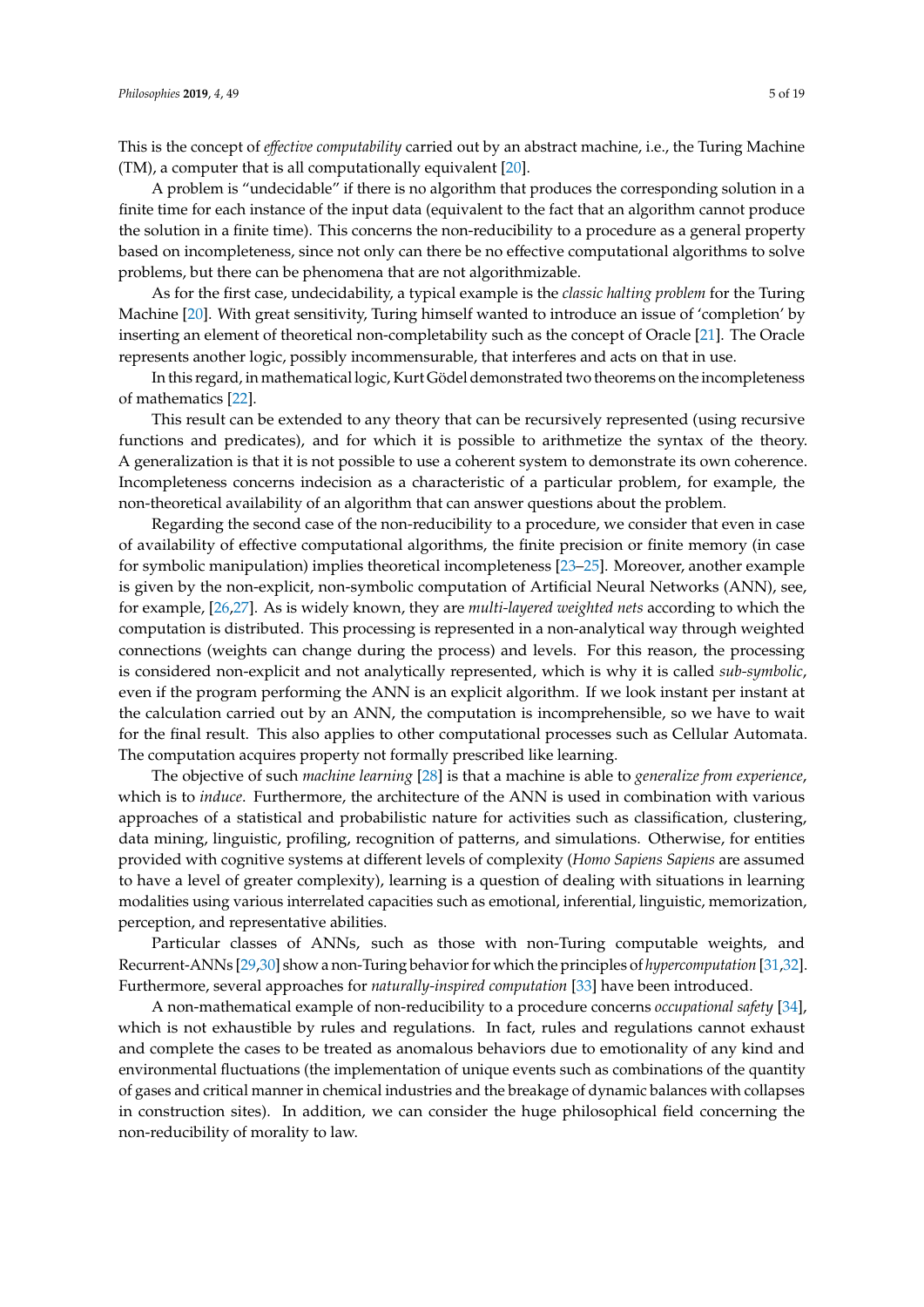Let us consider at this point another example of *incompleteness.* In geometry, an axiom of order introduced by David Hilbert states that if A and C are two points, then there is always at least one-point B on the AC line, such that C is between A and B.

In scientific literature, multiple and dynamic incompleteness can be understood as expressed by the concept of *quasiness* where examples include quasi-particles, quasi-electric fields, quasi-periodicity, and quasicrystals, which are a particular solid form where atoms are arranged in a deterministic but not repetitive structure that is not periodic as in the case of normal crystals, honeycombs, and hives. Quasicrystals have quasi-periodic patterns for which the local arrangement of the material is fixed and regular, but not periodic throughout the material, i.e., the property is incompletely respected in multiple possible ways [\[35\]](#page-16-9). Quasi-systems [\[17\]](#page-15-12) were also introduced.

We conclude this section by noting how the theoretical incompleteness is delineated as the representation of the freedom of becoming.

#### <span id="page-5-0"></span>**3. Incomprehensibility**

The theme of incomprehensibility has several aspects. For example, it is possible to refer to the cognitive impossibility or inability to attribute meaning (the impossibility sought in cryptography).

Incomprehensibility may regard the difficulty or impossibility of giving meaning to texts or voicemails in unknown languages, or because they are *incompletely* available, as they are damaged or mixed with interferences. Incomprehensibility may relate to poorly, incompletely, and contradictorily presented issues and texts. In addition, incomprehensibility could relate to pathological situations affecting cognitive processes. In the case of police investigations, incomprehensibility could then relate to behaviors seemingly self-inflicted or meaningless to be deepened. Incomprehensibility may be, moreover, due to mental pathologies.

In this section, we shift the theme in particular reference to the context of the non-understandability of phenomena that can be considered scientifically such as relating to Nature and social systems constituted by the living, and in particular, by *Homo Sapiens Sapiens*.

At this point, we consider that there are phenomena and propositions that are understandable but inexplicable in correspondence to the fact that the domain of the understandable is broader than that of the explainable. In turn, there are phenomena and propositions that are understandable and explainable.

The domain of the inexplicable is therefore either partially contained in the domain of the understandable and overlaps the domain of the incomprehensible.

Neglecting the case of unexplainable understandability, we limited ourselves here to considering the case of *comprehensibility*, in short, as *explicability* with the conceptual tools available to the cognitive device in use, or the brain in the biological reality of its body (more properly *cognitive system* and *mind* as we will see below). Basically, we should be able to answer the question '*why?',* and represent, predict, and apply using logical inferences such as inferential processes and explanatory theories. Therefore, we assumed here the simplified equivalence between comprehensibility and explicability, understandable and explainable, as between incomprehensibility and inexplicability. Explicability would coincide with the availability of symbolic answers to symbolic questions. This is not the case, for example, for questions about complex phenomena and processes with multiplicities irreducible to each other, as introduced above with DYSAM. It is matter of non *zippability* in formal representations such as processes of emergence [\[26\]](#page-16-0) and for representations and simulations carried out with sub-symbolic devices, such as neural networks for which the behavior cannot be explained by reference to symbols but is attributable to the connection weights and levels in a context of equivalences [\[36\]](#page-16-10).

In this regard, we mention how in a traditional view, a model is better when it can explain more with less, according to Chaitin's *compression is comprehension* [\[37\]](#page-16-11).

Compression as comprehension should be intended as the fact that the models, however, compress more observations from natural phenomena in a reduced number of models [a]. Besides, empirical data sets should be intended as algorithmically incompressible since individual data are determined partly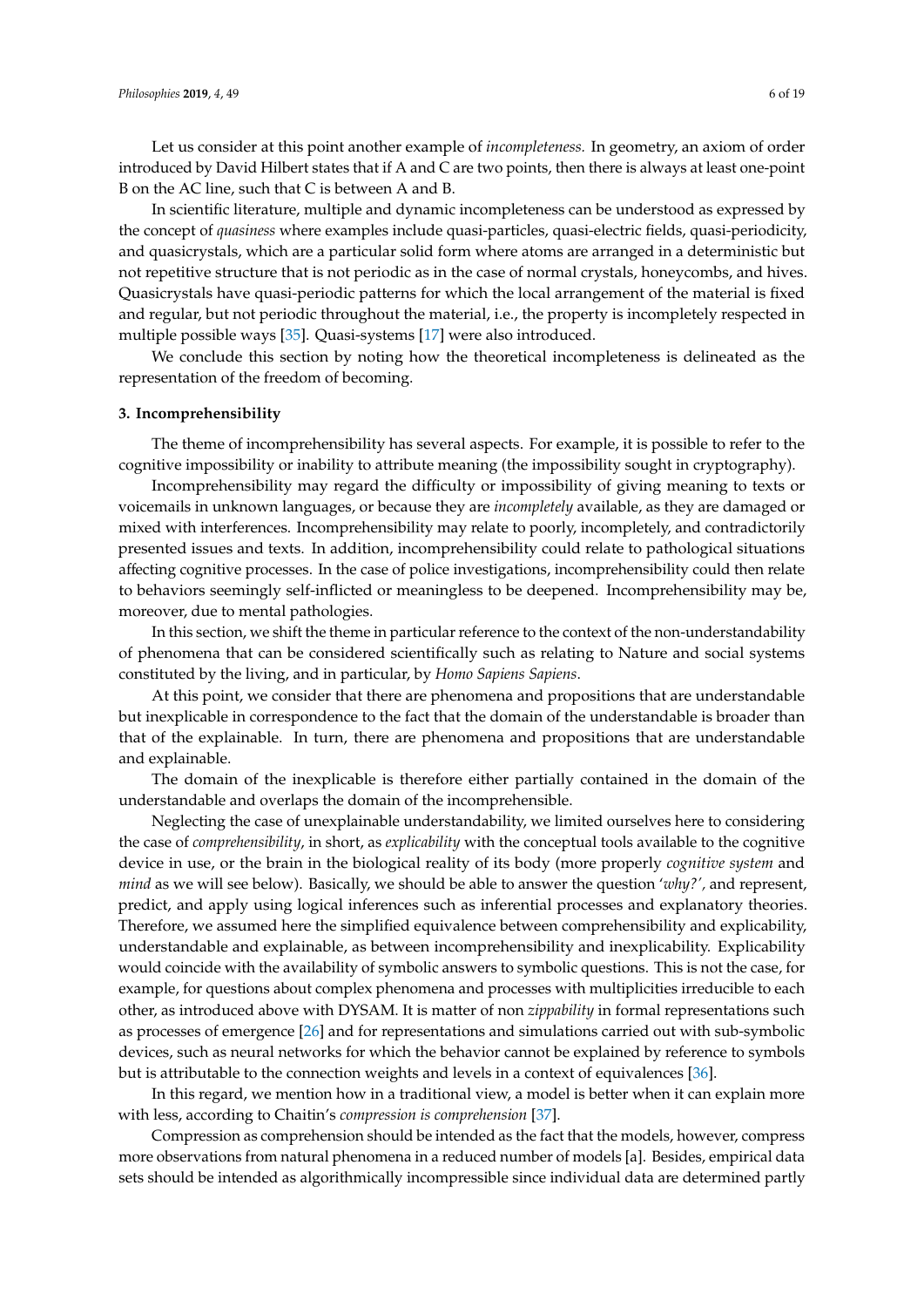by perturbations and causal factors irreducible to any pattern. Consequently, they exhibit maximal algorithmic complexity, maximal entropy and zero redundancy and a string is algorithmically random when it is incompressible.

Due to their perturbed nature, empirical data sets should be intended as algorithmically random strings of digits [\[38](#page-16-12)[,39\]](#page-16-13).

Moreover, we can consider understandability as *achieved* when someone understands and we can transfer the understood, we know that there is someone who has understood, even if not everyone is able to do so.

However, there may be various, equivalent and non-equivalent ways of understanding what is believed to be the explicative *why.* The explication can be given by an explanation, by a falsifiable scientific theory, by the fact that we did not perform a ritual correctly, that we have not prayed well, because of astral influences, because of default destiny, etc.

We specify that incomprehensibility is understood here as not general scientific explicability, i.e., with the available knowledge. Incomprehensibility may be temporary, pending theoretical and technological advances, or deemed to be absolute as coincident with eventual *definitive* non-explicability. Can we prove or demonstrate non-explicability such as non-completeness? Or can it be taken as admissible anyway? In the case of definitive non-explicability, the process of local comprehensibility does not converge to complete comprehensibility, but diverges in theoretical incomprehensibility (see Section [3\)](#page-5-0)*, absolute incomprehensiveness*. The *comprehensibility of the incomprehensibility would* be, in its 'complete' representation, at least as a limit, as denial, incommensurability, different cardinality, other than the understandable, as *imaginariness* (*imaginary numbers*, which are widely used and effective, come to mind), while the *non-understandability of the incomprehensible* would be in its intractability and theoretical non-representability and irreducibility to the variation of the understandable, as its negation.

As mentioned below, the ability to understand can be *reductively* understood as a property of the available knowledge *and* of the cognitive device in use (for example, the property of neural and reticular complexity of the brain understood as necessary for the cognitive system and the mind). For example, mechanics was first thought to explain the world, then thermodynamics, then physics, followed by electromagnetism and then quantum field theory. Are we done?

We can understand that we have not understood until we understand that we cannot understand, that namely *the strategy of understanding does not apply in absolute* (for animals, we would say that by trying to eat, they can understand that not everything is edible). After all, it would mainly involve—In a simplistic view—The activity of an organ like the brain.

Other organs have other activities. Should the brain be extended (even artificially)? Have we missed other organs? Do we need an evolutionary leap?

Or perhaps the current understanding would have no limits and it is only a question of increasing *more and more* (is it a matter of increments converging to complete understanding?) the understood?

Many species have a brain that is used for their role in nature (surviving by seeking food, reproducing, defending, seeking the best environment—Migrations and lethargy—etc.).

The theme of comprehensibility (and incomprehensibility) is not only conjugated with the theoretical resources used and abductively increasable, but also with the *device* biologically used for now—The brain and the mind capable of developing and using cognitive resources adapted to it.

In fact, as considered by the *cognitive sciences* [\[40](#page-16-14)[–42\]](#page-16-15), the emerging dynamic system of cognitive processes, the *mind*, does not coincide and cannot be reduced and simplified to the brain (mentioned in the immense literature [\[43\]](#page-16-16)) even if as an inferential device is generally considered crucially necessary and capable of studying itself.

*Computationalism* and its derivatives are outdated approaches replaced by considering the *cognitive system* and its *hosting* body from which there is an emergence of the mind ([\[8\]](#page-15-7), pp. 387–405).

Related issues that are not discussed here include artificial, collective, networked *intelligence* and the artificial *mind*.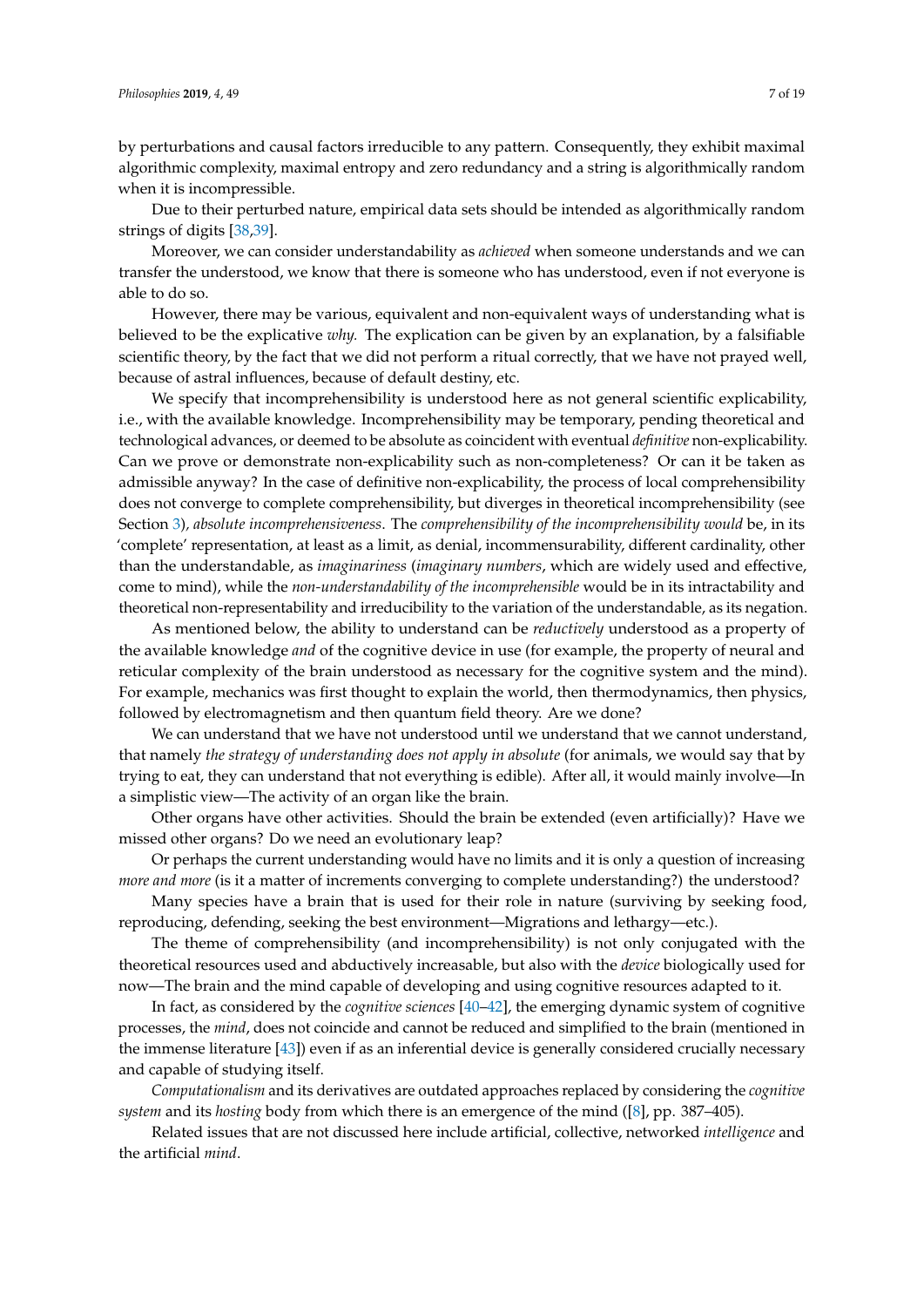The discourse then becomes more complicated when evaluating the availability of*self-consciousness* without considering that the brain has its own evolutionary history and local properties such as aging, the context, the learned, and the health of *its* body when considering the number of neurons and their network, see, for example, [\[44\]](#page-16-17).

The extent of the species' understanding appears to be an improper use, at our peril (the fact of Eve). However, comprehensibility is neither necessary nor sufficient to act in the world.

Comprehensibility—Explicability is however *intrinsically insu*ffi*cient* in that it has a provisional and local nature of being incapable of explaining *new, subsequent* problems (generated, for example, by side effects of uses, understood or not, such as pollution, medicines, and exposure to previously unknown radiation), or that had not been previously considered (for example, gravitation, electromagnetism, and radiation).

Explicability is local as it relates to questions that we can consider that change over time without presumption of converging to another ideally *definitive*, assumed as existing and attainable.

*Local* incomprehensibility, i.e., temporary, would be due to knowledge not yet available. However, understand that something is incomprehensible seems to be an oxymoron. We understand that a door is closed because we know that the doors can be opened. This does not imply that all doors can be opened.

Hypothetically we might aspire to a completely understood world. A world characterized by the theoretical completeness of the explained.

The fact is that the world and its emergent becoming are incompatible with the completeness that would *explain it as* reduced within the limits of the comprehensibility of our thinkability.

Facts of incomprehensibility represent guarantees that this *collapse* on the completeness cannot happen. The world remains theoretically more than we, even cognitively, are. It is logically open and logically non-closable (see the concept of *logical openness* introduced above).

The theoretical problem of our understanding is that it admits, includes, and is not only compatible, but also *contemplates* its completion. This is, however, inherently inconsistent. This would imply that the world runs according to a final goal that does not exist, whereas there are many local goals that are not necessarily succeeding in a unique way, as well as convergent goals. This somehow seems to correspond to the deterministic illusion of believing that the more we go into detail, the more we approach the effective final knowledge (the last particles of matter. . . ).

However, the development of science and technology provides this sensation. What reaction would Bach have to hearing his own music coming from a box?

Understanding and explicability would be inherently local and not global and would not exhaust the *size* of the world. Understanding is effective for our species, for the interest of species, and allows us to anticipate and design.

One is amazed at the comprehensibility of the world. It is like being surprised that a mother and child speak the same language. *We are part of the world and understanding it is our way of belonging to it*.

Indeed, the species-mission of our subspecies, *Homo Sapiens Sapiens* [\[45,](#page-16-18)[46\]](#page-16-19), might just be to understand to act. Understanding would have the same nature as the ability to *know* how to fly for birds and pollinate for bees without presumption.

Understanding has been discussed in a thoughtful, founding manner, for example as "*understanding understanding*" in [\[47\]](#page-16-20). However, it may also be sufficient for understanding not only for there to be anything else, but also for there to be incomprehensibility, or something incommensurable, of a different *cardinality* (in mathematics, and in particular in set theory, Cantor's theorem states that given a collection of any cardinality—Number of elements—There is always a greater set of cardinalities).

A *comprehensible* aspect of incomprehensibility concerns the limits of the explanatory power of theories and models when they are inadequate and ineffective in the face of certain problems. The possibility of increasing understanding begins with the understanding that something is, at present, incomprehensible.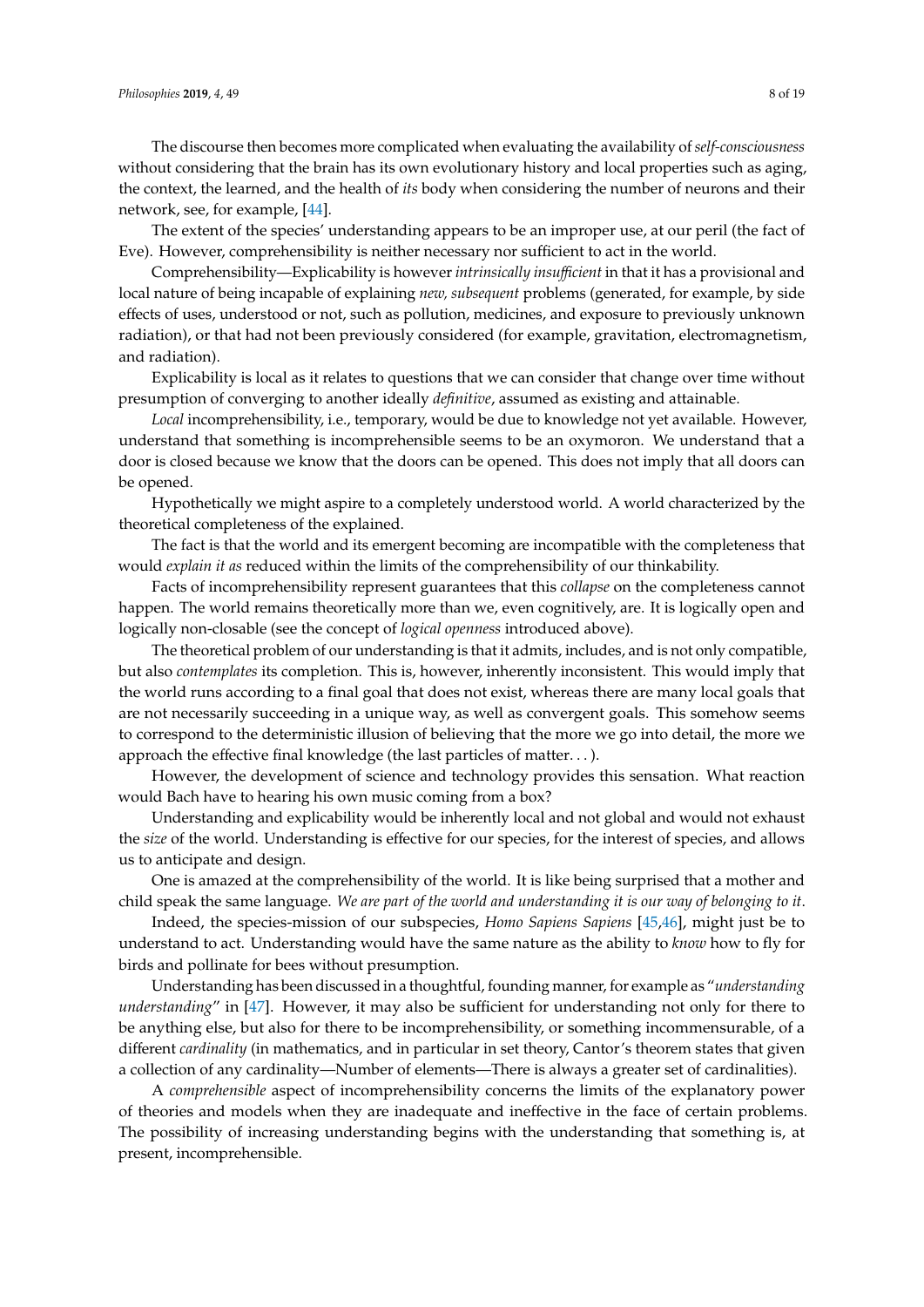Paraphrasing Von Foerster [\[47\]](#page-16-20), there are no *anomalies* in the environment. If a given phenomenon seems strange and incomprehensible, it is intended for the theoretical framework to be used to understand this phenomenon as inadequate. This requires inventing new conceptual frameworks, explanatory theories, and approaches within the cognitive process of the reformulation of the interpretative model named *abduction* (see above) as its purpose is to "normalize" anomalies [\[48](#page-16-21)[,49\]](#page-16-22).

For example, phenomena considered in the domain of electromagnetism were incomprehensible for thermodynamics. Recognizing and considering them as incomprehensible has made the theory of electromagnetism possible. We will not address the aspect of *incompleteness of scientific theories* (see, for example, [\[50\]](#page-16-23)), which refer to the incompleteness of mathematics, as introduced above.

This process of reformulation, abduction, could be understood to have a final limit of convergence or could be intended as being *always*, *repetitively* applicable, mathematically *ad infinitum*.

The correspondence between non-computability as the unavailability of an effective computational algorithm (a Turing Machine as introduced above) and not comprehensibility as the non-availability of theories of opportune explanatory power comes to mind. Is it possible to think of correspondence between hypercomputation (see above) and a hypothetical *hypercomprehensibility*, all to be ideated, for example, by postulating the cumulative applicability at the *infinity* of abductive approaches?

Examples of conceptual correspondence of *jumps of cardinality* with regard to comprehensibility, that is to say hypercomprehensibility, are given by current theories which presume significant distances from a classical understanding of the universe such as the string theory [\[51\]](#page-16-24). We also mention quantum theories such as quantum field theory [\[52](#page-16-25)[,53\]](#page-16-26) where in place of the objects, there are fields [\[54\]](#page-17-0), everything is connected through the *entanglement* [\[55\]](#page-17-1), and no classical iterations are necessary as they are properties of the *quantum vacuum*. It is the quantum void that gives properties to matter as being always connected—*Entangled*—not being the void lack of matter [\[56\]](#page-17-2). Wave-particle duality was introduced by Louis De Broglie, redefined and developed, for example, in [\[57–](#page-17-3)[59\]](#page-17-4) as *quasi-particles* (called *magnon*) that share traditional particle properties with the exception of localization [\[60\]](#page-17-5), and the time as *imaginary* in the statistical theory of fields [\[61\]](#page-17-6), just to mention a few *deviations* from the classical understanding (see also [\[17\]](#page-15-12), pp. 221–248).

In the constructivist vision (see above), experiments are intended as questions to nature responding by making them happen. There are no answers without questions. However, events can turn into answers if we find the appropriate questions. Nature is not a huge mine to be dug and potentially exhausted with cognitive facts (theories, experiments, and technological resources), rather, it is available to be explored through the abductive invention of questions in multiple and non-equivalent ways (in finite or infinite numbers, as for the theoretical incomprehensibility introduced below).

Local incomprehensibility, or limited understandability, could thus be an abductive engine for the development of more powerful successive comprehensibility.

We will limit ourselves to considering issues that can then be elaborated from various points of view in future research.

#### *3.1. Theoretical Incomprehensibility*

The theme of the *intrinsic, absolute, or theoretical incomprehensibility* above-mentioned as considered in correspondence with the theoretical incompleteness, is not very popular in the literature if not implicitly and sporadically regarding, for example, psychiatric or theological issues (with divisions on the *admissibility* of theology itself. This is also because it seems to represent intrinsically arid territories for research and without the prospect of applicability of some interest. As we have said, the research on theoretical incomprehensibility seems to be an oxymoron.

For instance, madness was considered as a fact of strangeness, otherness, incomprehensibility and irrationality. See, for instance, Michael Foucault [\[62\]](#page-17-7).

We have seen how incompleteness relates to understood properties of the becoming and its representations. It is also a property of the thinkable and thought, as we have seen for the incompleteness of mathematics. This relates to the relationship between the incompleteness and the *consistency of*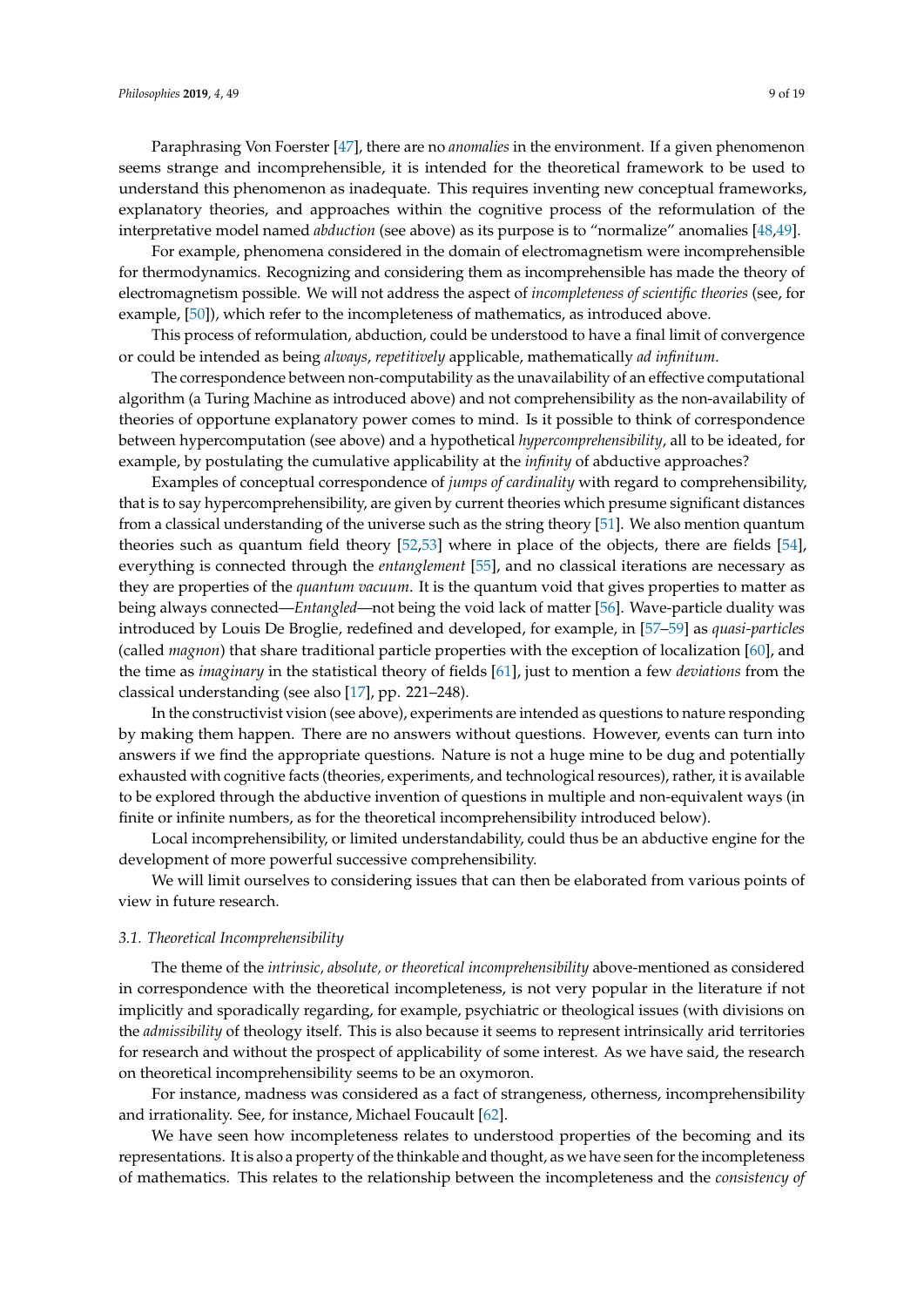*the thinkable* (its *autonomous* property?) which, for example, rejects theoretical approaches aimed at demonstrating errors such as attempts to prove the absurdity of the fifth postulated in Euclidian geometry [\[63,](#page-17-8)[64\]](#page-17-9). How can we interpret, for instance, the non-comprehension of the distribution of prime numbers, which is combined with their use for cryptography [\[65\]](#page-17-10)? What *is* this impossibility supposed to mean? Another interesting research issue in Systemics relates to conceptually replacing the interaction-based mechanism among the constituent elements when dealing with collective systems whose number of elements tends to potentially be infinite (analytically intractable).

This incomprehensibility concerns mainly the becoming and not, as expected, the thinkable, or the thought being the incomprehensibility of the thought hardly permissible if not for pathological cases, as in the fact of madness.

The issue of incomprehensibility has, however, a profound interdisciplinary nature involving scientific issues such as logics, mathematics, physics, neuroscience and mind, philosophy of science, and anthropology. We can think of a *science of understanding* irreducible to neurology and given by *cognitive sciences* (see, for example, the fundamental [\[42\]](#page-16-15)). *However, with regard to irreducibility, everything has to happen in some way, even if the way by which it happens is other than what happens (event)*. The 'modality' *recognizable* at the level of representation used by the observer can concern the becoming of phenomena and processes possibly equivalent for the establishment, settling, and emergence of the event. Here, we consider the presumption of the existence (not necessarily re-constructible backwards) of the processes, in some cases possibly equivalent, which led to an event.

*We refer to the way of becoming as an emergence that is other from what emerges from* [\[35\]](#page-16-9), and also for thinking and understanding when incomprehensibilities and non-demonstrabilities open the way to paradigm shifts.

Considering the *ability to understand of not understanding* (recognition of the ineffectiveness of models and cognitive approaches in use) and the *ability to understand of being not able to understand* (theoretical incomprehensibility) as the understanding manifests itself as an inadequate strategy. In the first case, it is a matter of formulating new questions whereby the space of answers currently empty is conceptually refillable, while in the second case, the space of answers is not conceptually refillable with admissible answers.

If the conceptual category of incomprehensibility is permissible, it can therefore only be declined as local, provisional, or it could also be theoretical like, for example, understandability of the inadequacy of understanding. What is the point? What usefulness does it have?

Once more, this can be applied to imaginary numbers, which are very useful and extremely usable. We might think of strategies other than understanding when dealing with incomprehensible facts. Of course, we have to give them the statute of being theoretically incomprehensible and not temporarily by using surrogates, understandable simplifications, and other reductions.

An example of facts of incomprehensibility that are inadequate for the application of scientific explanatory theories is artistic productions, for which to understand is a limited *strategy, ine*ff*ective* and *inadequate*, if not a form of reductionism, and the *practices* of the religions established to determine and regulate the alleged reality beyond earthly life. Human beings have always conducted practices, ceremonies, and built places to do something in the face of the enormous incomprehensibility of death. We *celebrate* in front of this incomprehensibility.

The deception of comprehensibility consists in its alleged lack of limits, in its alleged absolute generalizability. The *poison* in Eve's apple lies in this and not in the local use, of the resource of our species, the brain (a more complex organ than in other species) and the emergent mind.

We previously introduced the concept of *logical openness*, which can be understandable, for example, as the ability to change a game, invent new games, i.e., new models according to which to act and understand, through abduction and learning. This is the approach of not to iterating and not insisting on using the same approach (always playing chess, always explaining something with the same model in use, e.g., everything as thermodynamic phenomena, as phenomena to be optimized, . . . ), which in turn leads to at least two alternative approaches.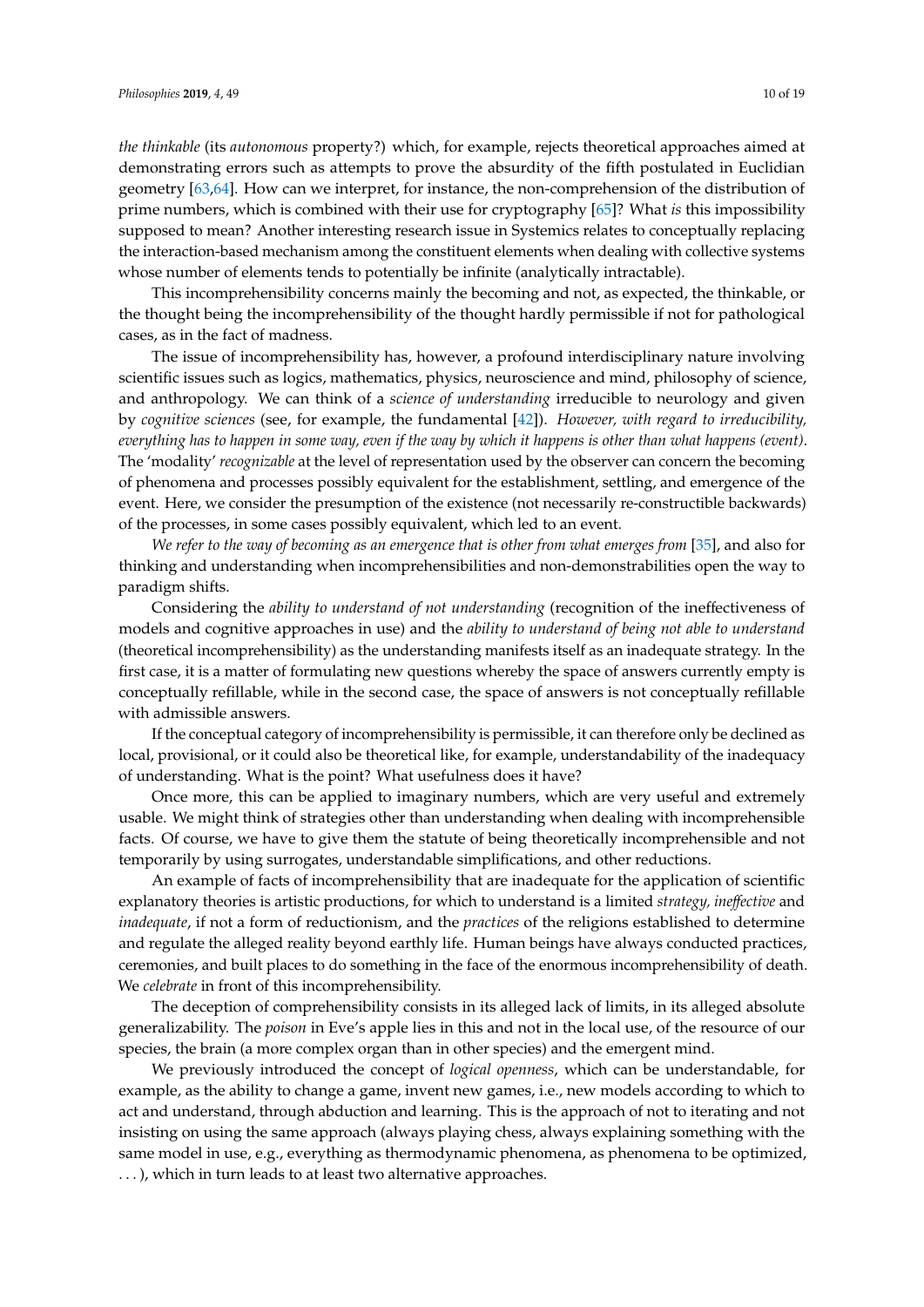This reference is to Constructivism and *Invention of Reality* [\[66\]](#page-17-11). The configurations considered by research are unavoidably constructivist [\[67](#page-17-12)[–70\]](#page-17-13), created by the observer, the generator of *cognitive reality*, rather than of relativism, as introduced by De Finetti (see Galavotti [\[71\]](#page-17-14)). The cognitive strategy expressed by cognitivism is well expressed through the distinction between: (1) trying to understand how something *really* is, and (2) how it is more effective to think that something is (which model to adopt).

Note that the first case (the existence of objective reality independent from the observer) is a particular case of the latter. There is not one single excellent explanation. An infant uses the five senses, irreducible to each other, to learn how to use them coherently, not to choose the best one.

Another example is when the problems and the solutions of a representation are also usable for another. This is the case with equations and models used in a discipline and then used in another by changing the meaning of the variables, of the conversion of a military problem into an economical one, an algebraic problem into a geometrical one, or teaching a discipline by referring to another (explaining history through geography, urban planning), the strategy of exchanging roles, for example, when dealing with couple problems, one is asked to represent the motivations of the other.

The central point is that it is possible *to increase* the number of representations and disciplines used, but the resulting multiple and dynamic representation is not to be theoretically considered as exhaustive or complete. This is comparable to the misunderstanding that the increase in the data and information available involves an increment of knowledge and bearing to the paradox of Big Data [\[72\]](#page-17-15). The data are not convergent to the explanation and the knowledge (the poor idea was to make knowledge in production by quantitative increases of data). The underlying idea was that the availability of a large amount of data that could be increased at will would have led to the possibility of selecting, characterizing, and clustering data by data-driven approaches through concordances, correlations, correspondences, interrelationships, and statistics towards *theory-less knowledge*. The reference is to cases of knowledge produced without searching and availability of theories but, instead, by using concordances and correspondences [\[73,](#page-17-16)[74\]](#page-17-17).

A *second* possible approach is to assume that we should consider the *meta-properties* of the representations, of the explanations, namely, that we consider representations of representations and properties of properties.

This relates to the thematic of *meta-structures* (when the structures of interaction between elements are variable, as in collective behaviors of swarms and flocks the interactions (see above), take place considering, for example, the distance, altitude, speed, direction, and variable temporal duration) in which the representation of the collective behaviors is undertaken by using appropriate properties of the clusters of elements and not by considering single separated elements as structured by fixed, invariable interactions and representation that this later is treatable at the most statistically, but not analytically [\[10](#page-15-20)[,75\]](#page-17-18).

We depart from exhaustiveness, but we accept and use *fuzziness* [\[76\]](#page-17-19), *incompleteness* of the explanations [\[2\]](#page-15-1) and *sloppiness* of the models [\[77\]](#page-17-20), i.e., models with many parameters of fitting, generally more than five, are intended as sloppy. These models are "poorly constrained" and "poorly conditioned" because it is difficult to use the experimental data to understand what their parameters are. We are interested in properties, recurring or not, possible equivalences, possible combinations, topological forms [\[78\]](#page-17-21), and distributions of their multiplicity. This reasoning is outlined through analogies and metaphors.

We see aspects of incompleteness in comprehensibility. Sequences of incomplete comprehensibility are not necessarily convergent to comprehensibility, or hypothetically complete. A state of *completed* understanding is not plausible even for the dynamics of a world where solutions generate new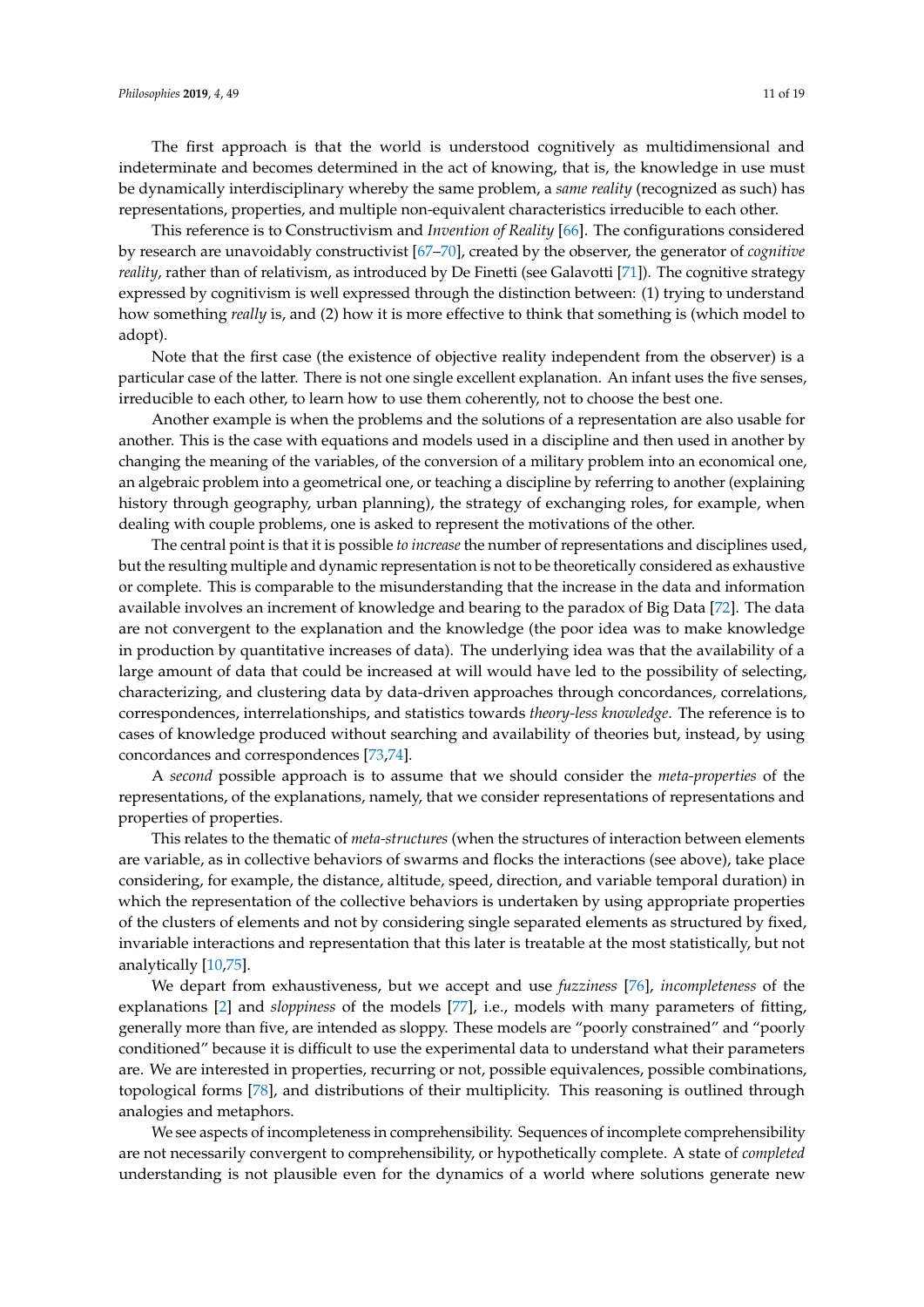problems and where the strategy of *resolving* concerns areas with reduced complexity, with complexity to be *managed* rather than to be *solved* [\[35\]](#page-16-9). Complex phenomena as collective behaviors such as traffic signals and vehicles, properties of financial and biological phenomena, e.g., health, should be assumed to be *oriented* rather than *decided or regulated*.

## *3.2. Theoretical Incomprehensibility of the Loop 'Comprehensible—Incomprehensible' Approaches*

As incompleteness is at least a space of equivalences within which there is freedom for the becoming of the processes of emergence, the theoretical incompleteness of the space of comprehensibility can be intended as the property of the space of freedom for multiple understandings. The space of explanations would be incomplete as logically open.

Theoretical incomprehensibility as an expression of the logical openness, can be understood as a necessary condition for local understandabilities not inappropriately extensible or generalizable.

Furthermore, understandability is usually combined with *eligibility* with respect to the *rules of the world* (assumed, however, as objectivist and not constructivist), in essence, with respect to the so-called *laws* of classical physics, which are considered as objectively immutable, existing as a characteristic of the world to be *discovered* (as if they were *covered*, as opposed to constructivism considered as generated). Only what is explicable would be admissible. *Tautologically*, in the vision of classical physics, what is permissible would be understandable and explicable, *discoverable*. The concept of eligibility has acquired a tremendous increase in degrees of freedom with quantum physics.

Where does this reasoning based on theoretical incomprehensibility take us? To skepticism? To opening the door to *unlawful explanations*, authorized neither by science nor by efficacy? Should we resign ourselves to our corner of local validity?

The fact is that by now, we understand that understanding is incompletable, and that the understood is incomplete.

The incompleteness allows scientific declinations that refine and specify our knowledge by extending usability.

Theoretical incomprehensibility can mostly be considered in the three following ways.

In the first case, theoretical incomprehensibility is combined with the inexhaustibility and incompleteness of the multiplicity of constructivist reality when we invent a way to think of something in a continuous loop of usages of objectivism–constructivism. A central point is that it is possible to increase the number of representations and disciplines that will be used, but the resulting multiple and dynamic representation is not to be theoretically considered as non-exhaustive. We can consider postulating the cumulative applicability at the *infinity* of the abductive approaches. This is well expressed by logical openness considering coherent usages of resources rather than the selection of the best or optimum one.

In the second case, theoretical incomprehensibility is considered related to the problems of incompleteness in science, such as phenomena for which the *principles of uncertainty* and *of complementarity* apply. In a sort of conceptual correspondence with the principles of uncertainty, *the theoretical incompleteness would be indicated by the logical openness of the understanding itself.* An understanding that would admit itself as closed and complete would admit its own inconsistence with itself. Theoretical incomprehensibility should be intended as an *inexhaustible mechanism* for the production of local and temporal inconsistencies leading to paradigm shifts. This is related to the power of potentially inexhaustible non-demonstrable issues requiring and inducing paradigm shifts. We should concentrate on approaches (logical, experimental, computational, . . . ) suitable, for instance, to recognize, *invent*, represent, transpose, generalize, simulate, and compare facts of incomprehensibility, such as paradoxes, inconsistencies, unprovable obviousness taken for granted, postulated assumptions, and violations. Incomprehensibility is also a source of theoretical research issues. The purpose is to normalize them within completely different conceptual frameworks. The cognitive strategy is to look for such incomprehensibilities and make frameworks that convert the current comprehensibility into incomprehensibilities in a continuous *theoretically incomprehensible* endless loop.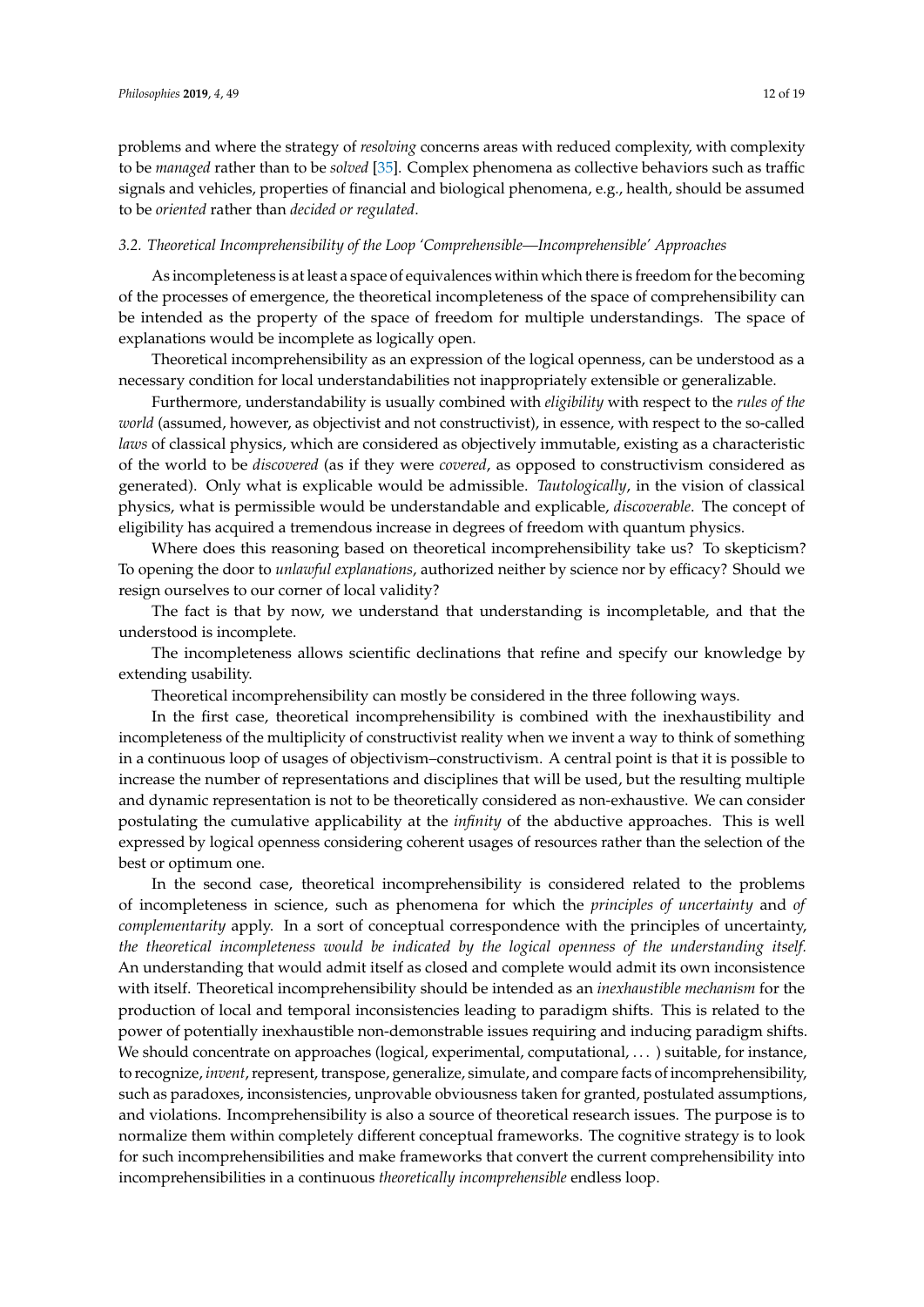For the previous two cases, we provide epistemological examples for which algorithms can be written. However, we may also consider the second-order or recursive theoretical incomprehensibility as a powerful hermeneutic tool in support of a "science of understanding". With reference to the concepts mentioned above, we are supposed to deal with *incompressibility* [\[79\]](#page-17-22).

In the third case, theoretical incomprehensibility seems, moreover, to also relate to *existential* questions, as outlined below. Many such questions remain unanswered because they are incompatible with an answer and with the *answering itself*. *There are no admissible answers in principle*. Human beings have always conducted practices, ceremonies, and built places to do something in the face of the enormous incomprehensibility of death. We *celebrate* in front of this incomprehensibility.

In Table [2,](#page-12-0) we present the three key-points of theoretical incomprehensibility, summarizing the discussion introduced and proposing approaches.

<span id="page-12-0"></span>

| The theoretically incomprehensibility of inexhaustibility of the multiplicity of constructivist reality         |  |
|-----------------------------------------------------------------------------------------------------------------|--|
| The theoretically incomprehensible endless loop<br>Incomprehensible-comprehensible and <i>incompressibility</i> |  |
| The theoretically incomprehensibility of existential questions                                                  |  |

| <b>Table 2.</b> Three fundamental types of theoretical incomprehensibility. |  |
|-----------------------------------------------------------------------------|--|
|-----------------------------------------------------------------------------|--|

We extensively discussed the first two points considered in the Table [2.](#page-12-0) With reference to the last point, existential questions are of the following type.

What is the purpose of life? Is there anyone who cares about us? Why is Nature an attentive mother to the species, but a stepmother insensitive to individuals (in fact, on different time scales, it is also the stepmother of the species in the sense that it makes them extinguish)?

What is the answer to the question of *what happens after death?* What is hidden behind the reference to *destiny* (being at the wrong place at the wrong time has in fact non-zero probability)?

Do such questions have *meaning*? Do they have a level of understandability and meaningfulness adequate to be answered?

These are *existential* questions, incommensurable with rational answers, theoretically incomprehensible, as the wondering the weight of a thought and the color of a taste. The space of possible answers is cognitively void, with only the availability of hypotheses. In answering these questions, the abduction is not subject to any kind of empirical verification, so they remain hypotheses.

However, in the face of such incommensurability, we mention the cognitive process of making *illations*, as introduced by John Henry Newman [\[80\]](#page-17-23).

The certainty reached by a convergence of probabilities is also called *natural inference*. This certainty is recognized as linked to the action of an "illative sense", a subject to which the entire chapter XI of the book [\[80\]](#page-17-23) is dedicated. The author writes that it is the mind that reasons, and that controls its own reasonings, not any technical apparatus of words and propositions. This power of judging and concluding, in its perfection, is called the *Illative Sense* [\[81\]](#page-17-24).

The *Illative Sense* operates not by virtue of education or ability for formal reasoning, but by virtue of natural experience and maturity, based on the practice and context of previously acquired knowledge.

The personal dimension and personal value of the illative sense are clear.

We all are supposed to have an illative sense, a faculty of theoretical reasoning that judges the validity of inferences.

This specifies other aspects of the theoretically incomprehensible, which can be terrifying for those seeking only answers or the syntax of becoming.

Additionally, where does the door overlook? On the brink? In the dark? These questions have always been handled as sources of inspiration and remain unresolved.

This brings to mind the era when intelligence was intended as the ability to solve problems and avoid errors—The era of Good Old-Fashioned Artificial Intelligence (GOFAI) dedicated to manipulating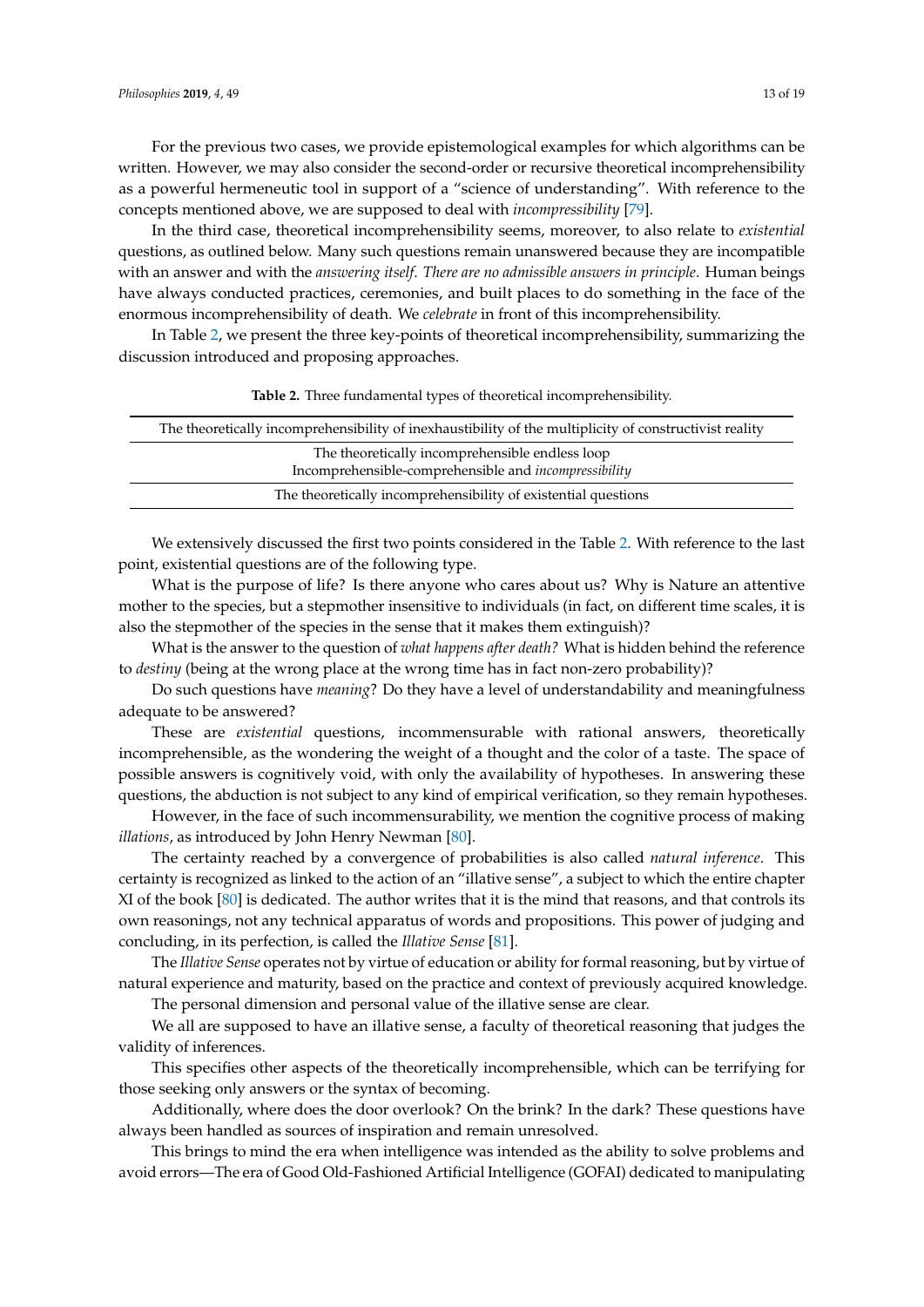symbols [\[18\]](#page-15-13)—While in the era of the paradigm of complexity, this is a question of learning, managing, and orienting the emergence of becoming rather than deciding or designing it and using it rather than just avoiding 'mistakes' [\[82\]](#page-17-25). It is matter of allowing software programs and algorithms to become autonomous and acquire properties such as learning, as introduced above for ANN.

Even in the face of possible artificial extensions of understanding (*cognitive prostheses*, for example, so-called *augmented reality*, are intended to allow us to act in the incomprehensible), we could presumably have extensions and not categorical jumps.

The possibility is always open to using strategies of the theoretically incomprehensible (e.g., avoid, combine, induce, reduce, replicate, and represent the theoretically incomprehensible).

One should look for this incomprehensibility and not only stumble into it, but consider it when unavoidable.

Hypothetical researches on theoretical incomprehensibility should not only look for cases, but also invent cases in logics, mathematics, physics, linguistics (semantics), and philosophy.

A great cognitive window is provided by the ability to learn, adapt, and act by cohabiting with the theoretically incomprehensible, represent, use, and make it happen, act by analogies and use the *body-brain-mind* as a 'synthesizer and decision maker' for sensations and intuitions.

Presumably, there is a need for continuous coexistence between the understandable and the incomprehensible, being the second combination of local incomprehensibility (temporary, for example, use without understanding) and becoming of events with properties that have a nature of absolute incomprehensibility, like in the points considered in Table [2.](#page-12-0) We are responsible for the use of the understandable and the not understandable.

Regarding life, even for understanding, can we presume the existence of other forms of comprehension? Would we recognize a *life* different from the present biological one? Would we recognize an extra-terrestrial life? Are there other forms of understanding? The presumption that everything is exhausted from our properties recalls geocentric theory. However, science has been able to overcome it. Is it permissible (in this case, no permission is required from anyone) for science to overcome itself?

### **4. Conclusions**

Theoretical incomprehensibility is not the funeral of knowledge, but its context, which gives meaning. Theoretical incomprehensibility is not reduced to non-understandability, but outlines *another* from the understanding. It can be considered as a logically open space.

Theoretical incomprehensibility is intended as a signal, a representation, and a guarantee of the intrinsic logical openness of the world. The world emerges more than it functions or works.

Theoretical incomprehensibility corresponds to the incompleteness of the emergence of the world and is expressed by its non-exhaustibility, the non-finiteness of local understandabilities, non-improperly extendable in the absolute. Global comprehensibility for the great Laplace machine was the resulting, definitive sum of local understandabilities that are reflexively valid. This is related to the power of potentially inexhaustible non-demonstrable issues requiring and inducing paradigm shifts

In a manner of *antinomic* nature, the understanding of theoretical incomprehensibility would be a negation of the logical openness, which is the impossibility of understanding intended as the dynamics of hypotheses, sequencings, and accumulations.

An understanding that admits itself as closed and complete would be inconsistent with itself, as it would admit its exhaustibility. Openness and non-exhaustibility are instead assumed in the face of the unnecessary conceptual limitation of abduction, of the possibility of acquiring new levels of description, of the establishment of new problems as a consequence of the dynamics of becoming (for example, due in our age to technological growth and environmental changes), of the existence of unresolved problems for disciplines like mathematics and physics, and of the infiniteness in the issues, opening the scenario to *paradigms shifts*.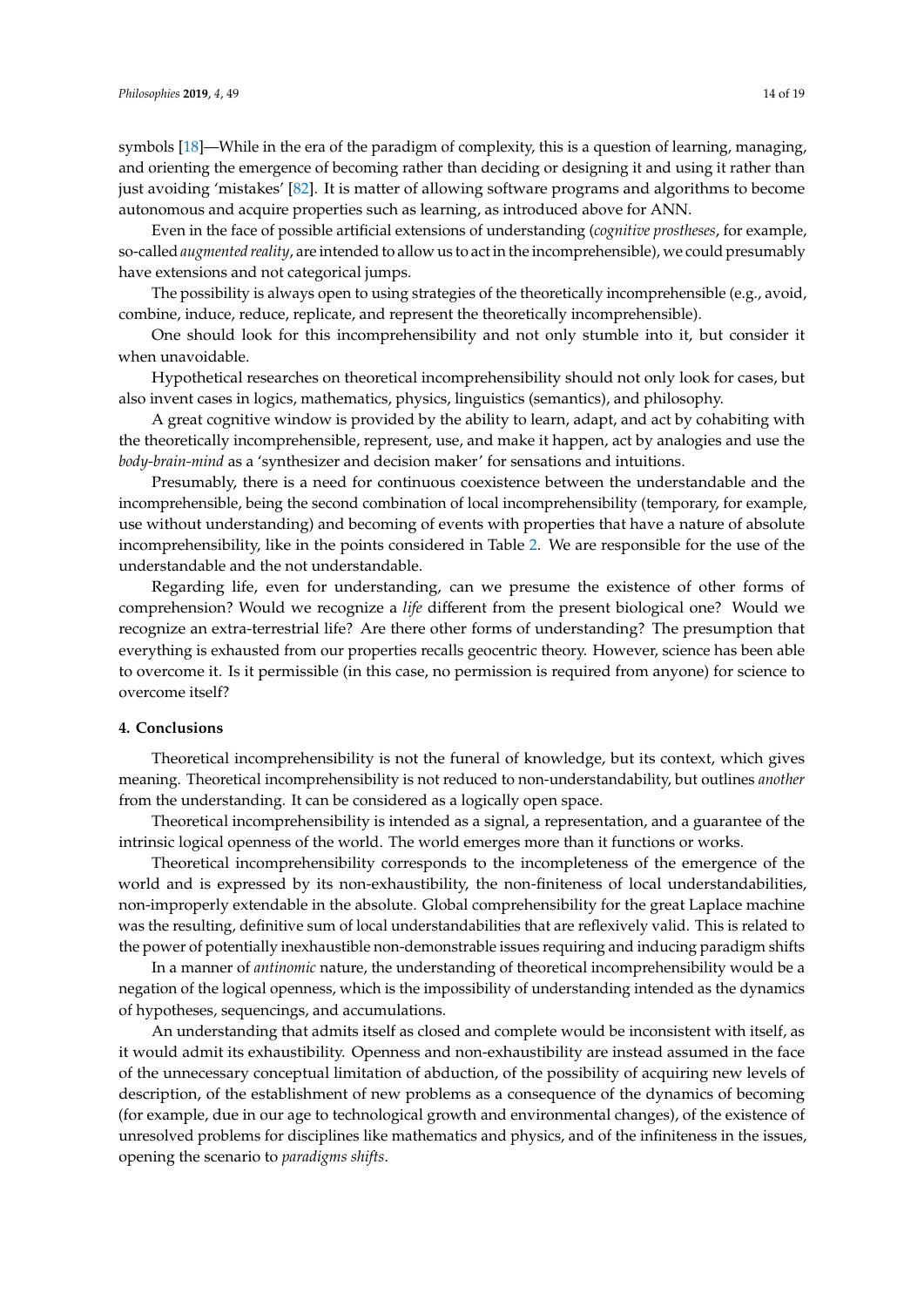The inherent deception of comprehensibility consists in its alleged lack of limits and in its alleged absolute generalizability. The *poison* in Eve's apple lies in this and not in the local use and resource of our species.

In conceptual correspondence with the principles of uncertainty, *theoretical incomprehensibility would be indicated by the logical openness of the understanding itself,* an understanding that would admit itself as closed and complete would admit its own inconsistence with itself. The theoretical incomprehensibility should be intended as an *inexhaustible mechanism* for the production of local and temporal inconsistencies leading to paradigm shifts. This is related to the power of cases of non-demonstrabilities for issues requiring a paradigm shift. We should concentrate on approaches (logical, experimental, computational, . . . ) suitable, for instance, to recognize, represent, transpose, generalize, simulate, and compare facts of incomprehensibility such as paradoxes, unprovable obviousness, and postulated assumptions.

Hypothetical researches on theoretical incomprehensibility should not only look for cases, but even invent cases in logics, mathematics, physics, linguistics (semantics), and philosophy.

The cognitive strategy is to look for such incomprehensibilities and make frameworks suitable to convert the current comprehensibility into incomprehensibilities in a continuous *theoretically incomprehensible* endless loop. Theoretical incomprehensibility would then be a source of theoretical research issues.

The interest focuses on the possibility of generating new non-equivalent approaches, paradigm shifts, and paradoxes.

Can we support such research with suitable software, for instance by simulating logical frameworks of incomprehensibility? Is this a step toward a kind of *artificial creativity*?

Dealing with theoretical incomprehensibility is a matter of the *inventive* use of strategies and cognitive strategies indirectly, in nonlinear correspondence or *interfaced* with classical understanding. Theoretical incomprehensibility is a subject of possible interest for philosophers, systems scientists modelling processes of emergent acquisition of unexpected, non-equivalent, properties, model builders and social systems designers dealing with the creativity and unexpectedness of complexity, and educators introducing students to the ineffectiveness of using pre-complexity approaches [\[83\]](#page-17-26) to deal with the post-industrial society [\[84](#page-17-27)[–88\]](#page-18-0).

The purpose was to facilitate and induce possible conceptual breakthroughs in philosophy and social sciences in hypothetical correspondence to science with quantum physics, complexity, computational sciences, and artificial intelligence.

Theoretical incomprehensibility is intended as a sign, an index of dominant logical openness.

The most significant novelty of the article lies in the focus of the concept of theoretical incomprehensibility, in distinguishing it from the incomprehensibility and the consideration of different forms of understanding. Moreover, theoretical incomprehensibility is detected as a manifestation and a guarantee of incompleteness of the crucial logical openness, for example, for aspects such as non-decidability, principles of uncertainty, non-computable uncertainty, non-complete, non-explicit and non-univocal modelling for the use of non-equivalent models when dealing with complexity by the Dynamic Usage of Models (DYSAM).

Theoretical incomprehensibility is a property of the inexhaustibility of the multiplicity of a constructivist reality, and of the inexhaustibility of the incomprehensible-comprehensible sequences. It presents itself as a subject for philosophical investigation to detect the limits of understanding and to consider them as a property of understanding itself.

Theoretical incomprehensibility is a matter of identifying strategies to *act* and *coexist* with the theoretically incomprehensible, to *represent* and *use* it, for example, when dealing with imaginary numbers and quantum contexts where classical comprehensibility is theoretically impossible.

Such cases, uses and strategies can in turn be represented and simulated in suitable contexts of AI. Can we think of forms of non-classical understanding?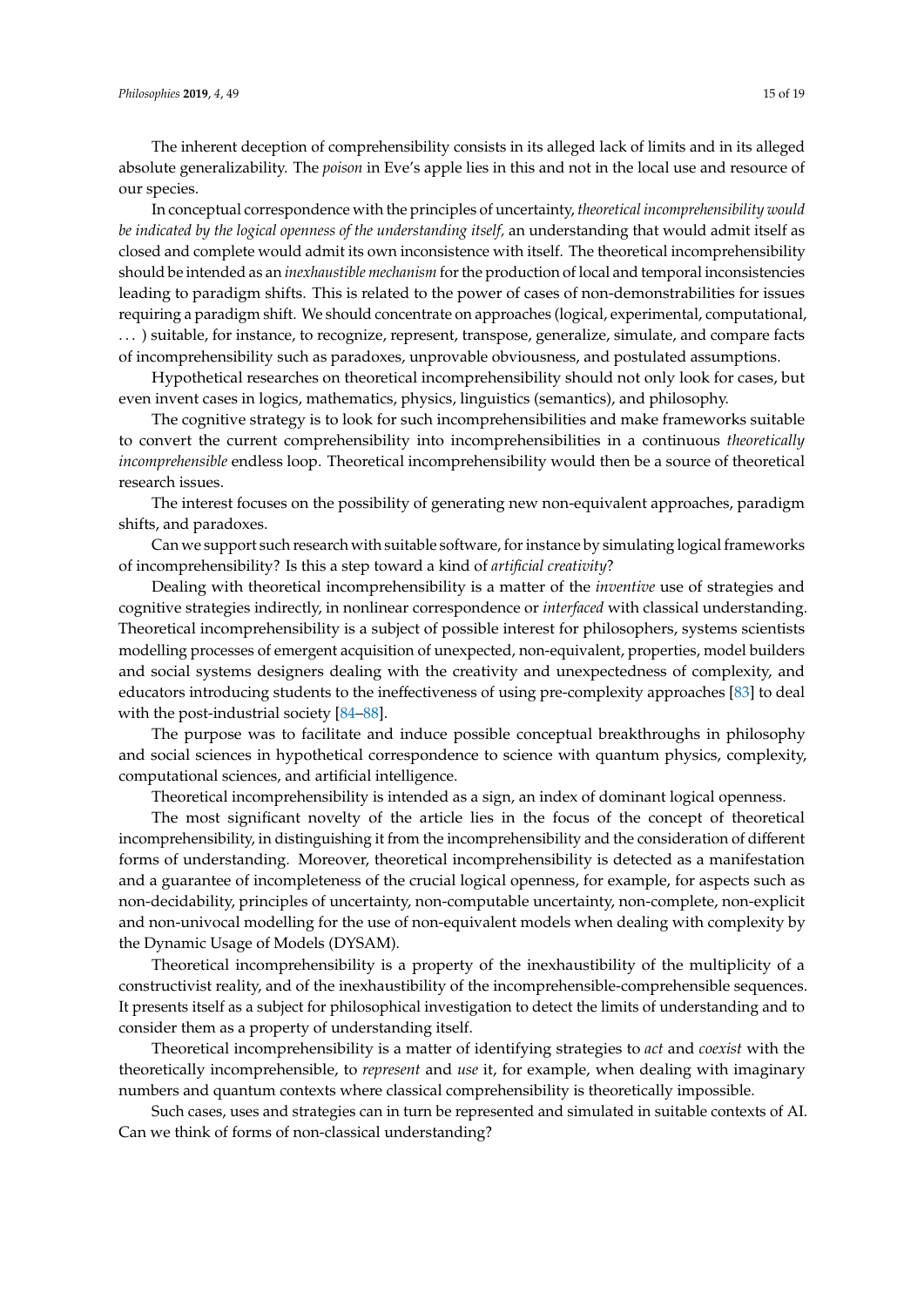**Funding:** This research received no external funding.

**Conflicts of Interest:** The authors declare no conflict of interest.

## **References**

- <span id="page-15-0"></span>1. Carrier, M. *The Completeness of Scientific Theories*; Kluwer Academic Publisher: Dordrecht, The Netherlands, 1994.
- <span id="page-15-1"></span>2. Minati, G. Knowledge to Manage the Knowledge Society: The Concept of Theoretical Incompleteness. *Systems* **2016**, *4*, 26. [\[CrossRef\]](http://dx.doi.org/10.3390/systems4030026)
- <span id="page-15-2"></span>3. Maturana, H.R.; Varela, F. *Autopoiesis and Cognition: The Realization of the Living*; Reidel: Dordrecht, The Netherlands, 1980.
- <span id="page-15-3"></span>4. Varela, F.; Maturana, H.R.; Uribe, R. Autopoiesis: The organization of living systems, its characterization and a model. *BioSystems* **1974**, *5*, 187–196. [\[CrossRef\]](http://dx.doi.org/10.1016/0303-2647(74)90031-8)
- <span id="page-15-4"></span>5. Maturana, H.R.; Varela, F. *The Tree of Knowledge: The Biological Roots of Human Understanding*; Shambhala: Boston, MA, USA, 1992.
- <span id="page-15-5"></span>6. Heisenberg, W. *Physics and Beyond*; Harper & Row: New York, NY, USA, 1971.
- <span id="page-15-6"></span>7. Bohr, N. The Quantum Postulate and the Recent Development of Atomic Theory. *Nature* **1928**, *121*, 580–590. [\[CrossRef\]](http://dx.doi.org/10.1038/121580a0)
- <span id="page-15-7"></span>8. Minati, G.; Pessa, E. *Collective Beings*; Springer: New York, NY, USA, 2006.
- <span id="page-15-8"></span>9. De Wolf, T.; Holvoet, T. Emergence Versus Self Organisation: Different Concepts but Promising when Combined. In *Engineering Self-Organising Systems: Methodologies and Applications*; Brueckner, S.A., Di Marzo Serugendo, G., Karageorgos, A., Eds.; Springer: New York, NY, USA, 2005; pp. 1–15.
- <span id="page-15-20"></span>10. Minati, G.; Licata, I. Emergence as Mesoscopic Coherence. *Systems* **2013**, *1*, 50–65. [\[CrossRef\]](http://dx.doi.org/10.3390/systems1040050)
- 11. Sawyer, R.K. *Social Emergence: Societies as Complex Systems*; Cambridge University Press: Cambridge, UK, 2005.
- <span id="page-15-9"></span>12. Vicsek, T.; Zafeiris, A. Collective motion. *Phys. Rep.* **2012**, *517*, 71–140. [\[CrossRef\]](http://dx.doi.org/10.1016/j.physrep.2012.03.004)
- <span id="page-15-10"></span>13. Licata, I. Logical openness in cognitive models. *Epistemologia* **2008**, *31*, 177–191.
- 14. Licata, I. Seeing by models: Vision as adaptive epistemology. In *Methods, Models, Simulations and Approaches towards a General Theory of Change*; Minati, G., Abram, M., Pessa, E., Eds.; World Scientific: Singapore, 2012; pp. 385–400.
- 15. Licata, I.; Minati, G. Creativity as Cognitive design-The case of mesoscopic variables in Meta-Structures. In *Creativity: Fostering, Measuring and Contexts*; Corrigan, A.M., Ed.; Nova Publishers: New York, NY, USA, 2010.
- <span id="page-15-11"></span>16. Minati, G.; Penna, M.P.; Pessa, E. Thermodynamic and Logical Openness in General Systems. *Syst. Res. Behav. Sci.* **1998**, *15*, 131–145. [\[CrossRef\]](http://dx.doi.org/10.1002/(SICI)1099-1743(199803/04)15:2<131::AID-SRES127>3.0.CO;2-O)
- <span id="page-15-12"></span>17. Minati, G.; Pessa, E. *From Collective Beings to Quasi-Systems*; Springer: New York, NY, USA, 2018.
- <span id="page-15-13"></span>18. Von Foerster, H. Cybernetics of Cybernetics. In *Communication and Control in Society*; Krippendorff, K., Ed.; Gordon and Breach: New York, NY, USA, 1979; pp. 5–8.
- <span id="page-15-14"></span>19. Magnani, L. *Abduction, Reason and Science: Processes of Discovery and Explanation*; Springer: New York, NY, USA, 2001.
- <span id="page-15-15"></span>20. Turing, A.M. On computable numbers, with an application to the Entscheidungsproblem. *Proc. Lond. Math. Soc.* **1936**, *42*, 230–265.
- <span id="page-15-16"></span>21. Soare, R.I. Turing oracle machines, online computing, and three displacements in computability theory. *Ann. Pure Appl. Log.* **2009**, *160*, 368–399. [\[CrossRef\]](http://dx.doi.org/10.1016/j.apal.2009.01.008)
- <span id="page-15-17"></span>22. Gödel, K. *On Formally Undecidable Propositions of Principia Mathematica and Related Systems*; Dover Publications Inc.: Mineola, NY, USA, 1962.
- <span id="page-15-18"></span>23. Nepomuceno, E.G.; Perc, M. Computational chaos in complex networks. *J. Complex Netw.* **2019**, *2*, 1–16. [\[CrossRef\]](http://dx.doi.org/10.1093/comnet/cnz015)
- 24. Nepomuceno, E.G.; Martins, S.A.M.; Silva, B.C.; Amaral, G.F.V.; Perc, M. Detecting unreliable computer simulations of recursive functions with interval extensions. *Appl. Math. Comput.* **2018**, *329*, 408–419. [\[CrossRef\]](http://dx.doi.org/10.1016/j.amc.2018.02.020)
- <span id="page-15-19"></span>25. Ford, J. Chaos: Solving the Unsolvable, Predicting the Unpredictable. In *Chaotic Dynamics and Fractals*; Barnsley, M.F., Demko, S.G., Eds.; Academic Press: New York, USA, 1986; pp. 1–52. Available online: [https:](https://www.sciencedirect.com/science/article/pii/B9780120790609500072?via%3Dihub) //www.sciencedirect.com/science/article/pii/[B9780120790609500072?via%3Dihub](https://www.sciencedirect.com/science/article/pii/B9780120790609500072?via%3Dihub) (accessed on 11 July 2019).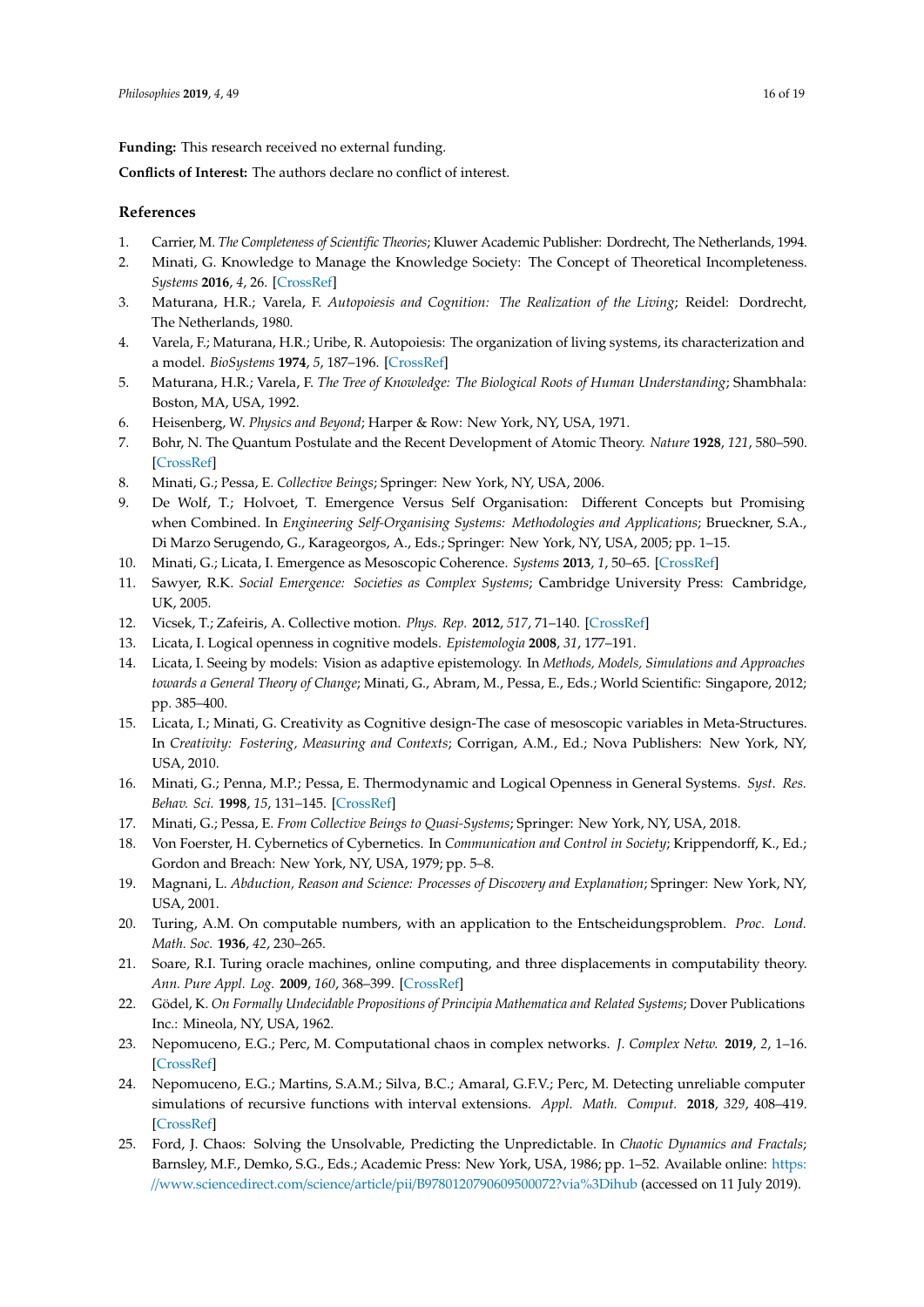- <span id="page-16-0"></span>26. Licata, I.; Minati, G. Emergence, Computation and the Freedom Degree Loss Information Principle in Complex Systems. *Found. Sci.* **2016**, *21*, 863–881. [\[CrossRef\]](http://dx.doi.org/10.1007/s10699-016-9503-x)
- <span id="page-16-1"></span>27. Mac Lennan, B.J. Natural computation and non-Turing models of computation. *Theor. Comput. Sci.* **2004**, *317*, 115–145. [\[CrossRef\]](http://dx.doi.org/10.1016/j.tcs.2003.12.008)
- <span id="page-16-2"></span>28. Goodfellow, I.; Bengio, Y.; Courville, A.; Bach, F. *Deep Learning*; MIT Press: Cambridge, MA, USA, 2017.
- <span id="page-16-3"></span>29. Cabessa, J.; Villa, A.E.P. The super-Turing computational power of interactive evolving recurrent neural networks. In *ICANN 2013*; Mladenov, V., Koprinkova-Hristova, P., Palm, G., Villa, A.E.P., Appollini, B., Kasabov, N., Eds.; Lecture Notes in Computer Science (LNCS); Springer: Berlin/Heidelberg, Germany, 2013; Volume 8131, pp. 58–65.
- <span id="page-16-4"></span>30. Siegelmann, H.T. Neural and super-Turing computing. *Minds Mach.* **2003**, *13*, 103–114. [\[CrossRef\]](http://dx.doi.org/10.1023/A:1021376718708)
- <span id="page-16-5"></span>31. Syropoulos, A. *Hypercomputation. Computing Beyond the Church–Turing Barrier*; Springer: New York, NY, USA, 2008.
- <span id="page-16-6"></span>32. Toby, O. Hypercomputation: Computing more than the Turing machine. *Appl. Math. Comput.* **2006**, *178*, 143–153.
- <span id="page-16-7"></span>33. Younger, A.S.; Redd, E.; Siegelmann, H. Development of Physical Super-Turing Analog Hardware. In *Unconventional Computation and Natural Computation*; Ibarra, O., Kari, L., Kopecki, S., Eds.; Lecture Notes in Computer Science; Springer: Cham, Switzerland, 2014; Volume 8553, pp. 379–392.
- <span id="page-16-8"></span>34. Bonometti, P. Improving safety, quality and efficiency through the management of emerging processes: The Tenaris Dalmine experience. *Learn. Organ.* **2012**, *19*, 299–310. [\[CrossRef\]](http://dx.doi.org/10.1108/09696471211226662)
- <span id="page-16-9"></span>35. Janot, C. *Quasicrystals: A Primer*; Oxford University Press: Oxford, UK, 2012.
- <span id="page-16-10"></span>36. Minati, G. Phenomenological structural dynamics of emergence: An overview of how emergence emerges. In *The Systemic Turn in Human and Natural Sciences: A Rock in the Pond*; Urbani Ulivi, L., Ed.; Springer: New York, NY, USA, 2019; pp. 1–39.
- <span id="page-16-11"></span>37. Zenil, H. Compression is Comprehension, and the Unreasonable Effectiveness of Digital Computation in the Natural World. 2019. Available online: https://arxiv.org/abs/[1904.10258](https://arxiv.org/abs/1904.10258) (accessed on 23 July 2019).
- <span id="page-16-12"></span>38. McAllister, J.W. Algorithmic randomness in empirical data. *Stud. Hist. Philos. Sci.* **2003**, *34*, 633–646. [\[CrossRef\]](http://dx.doi.org/10.1016/S0039-3681(03)00047-5)
- <span id="page-16-13"></span>39. Calude, C.S. *Information and Randomness*; Springer: Berlin/Heidelberg, Germany, 2002.
- <span id="page-16-14"></span>40. Bermúdez, J.L. *Cognitive Science: An Introduction to the Science of the Mind*; Cambridge University Press: Cambridge, UK, 2014.
- 41. Fodor, J.A. *Representations: Philosophical Essays on the Foundations of Cognitive Science*; MIT Press: Cambridge, MA, USA, 1981.
- <span id="page-16-15"></span>42. Varela, F.; Thompson, E.; Rosch, E. *The Embodied Mind: Cognitive Science and Human Experience*; MIT Press: Cambridge, MA, USA, 1991.
- <span id="page-16-16"></span>43. Macdonald, C.; Macdonald, G. *Emergence in Mind*; Oxford University Press: Oxford, UK, 2010.
- <span id="page-16-17"></span>44. Gerstner, W.; Kistler, W.M.; Naud, R. *Neuronal Dynamics: From Single Neurons to Networks and Models of Cognition*; Cambridge University Press: Cambridge, UK, 2014.
- <span id="page-16-18"></span>45. Banathy, B.H. The Story of the Evolution of Homo sapiens sapiens. In *Guided Evolution of Society: A System View*; Contemporary Systems Thinking; Springer: Boston, MA, USA, 2000; pp. 89–142.
- <span id="page-16-19"></span>46. Harari, Y.N. *Sapiens: A Brief History of Human Kind*; HarperCollins: New York, NY, USA, 2015.
- <span id="page-16-20"></span>47. Von Foerster, H. *Understanding Understanding: Essays on Cybernetics and Cognition*; Springer: New York, NY, USA, 2003.
- <span id="page-16-21"></span>48. Von Foerster, H. Notes pour une épistémologie des objets vivants. In *L'unité de L'homme: Invariants Biologique and Universaux Culturels*; Morin, E., Piattelli-Palmerini, M., Eds.; Seuil: Paris, France, 1974; pp. 139–155.
- <span id="page-16-22"></span>49. Andreewsky, E.; Bourcier, D. Abduction in Language interpretation and Law making. *Kybernetes* **2000**, *29*, 836–845. [\[CrossRef\]](http://dx.doi.org/10.1108/03684920010341991)
- <span id="page-16-23"></span>50. Mathen, J. On the Inherent Incompleteness of Scientific Theories. *Act. Nerv. Super.* **2011**, *53*, 44–100. [\[CrossRef\]](http://dx.doi.org/10.1007/BF03379933)
- <span id="page-16-24"></span>51. Susskind, L.; Lindesay, J. *An Introduction to Black Holes, Information and the String Theory Revolution: The Holographic Universe*; World Scientific: Singapore, 2002.
- <span id="page-16-25"></span>52. Blasone, M.; Jizba, P.; Vitiello, G. *Quantum Field Theory and Its Macroscopic Manifestations*; Imperial College Press: London, UK, 2011.
- <span id="page-16-26"></span>53. Itzykson, C.; Zuber, J.B. *Quantum Field Theory*; McGraw-Hill: Singapore, 1986.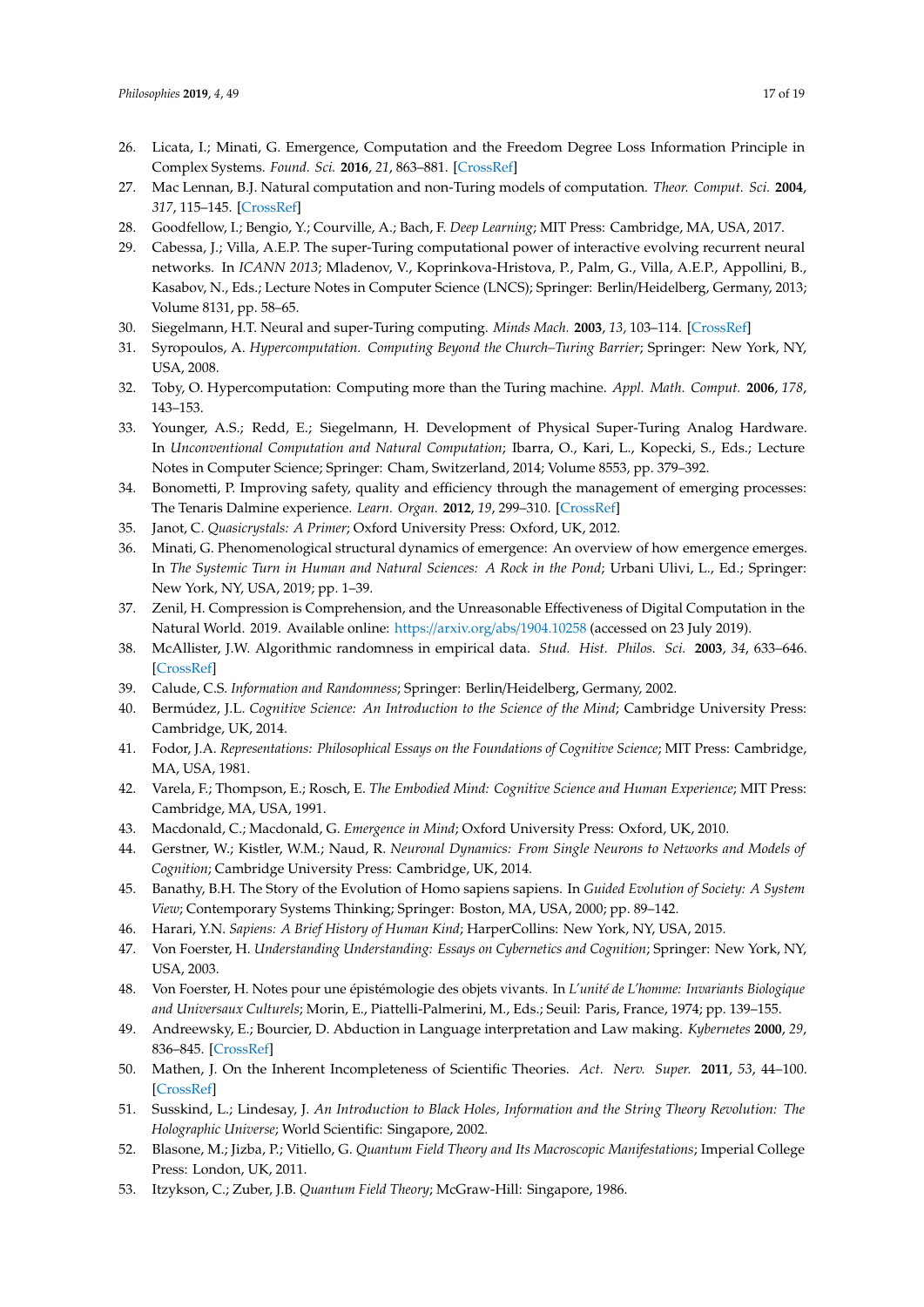- <span id="page-17-0"></span>54. Hobson, A. There are no particles, there are only fields. *Am. J. Phys.* **2013**, *81*, 211–223. Available online: https://arxiv.org/ftp/arxiv/papers/1204/[1204.4616.pdf](https://arxiv.org/ftp/arxiv/papers/1204/1204.4616.pdf) (accessed on 28 May 2019). [\[CrossRef\]](http://dx.doi.org/10.1119/1.4789885)
- <span id="page-17-1"></span>55. Gühne, O.; Toth, G. Entanglement detection. *Phys. Rep.* **2009**, *474*, 1–75. [\[CrossRef\]](http://dx.doi.org/10.1016/j.physrep.2009.02.004)
- <span id="page-17-2"></span>56. Koksma, J.F.; Prokopec, T.; Schmidt, M.G. Decoherence in an interacting quantum field theory: The vacuum case. *Phys. Rev. D* **2010**, *81*, 65030. [\[CrossRef\]](http://dx.doi.org/10.1103/PhysRevD.81.065030)
- <span id="page-17-3"></span>57. Bain, J. Against particle/field duality: Asymptotic particle states and interpolating fields in interacting QFT (or: Who is afraid of Haag's theorem?). *Erkenntnis* **2000**, *53*, 375–406. [\[CrossRef\]](http://dx.doi.org/10.1023/A:1026482100470)
- 58. Peskin, M.E.; Schroeder, D.V. *An Introduction to Quantum Field Theory*; Addison-Wesley: Reading, MA, USA, 1995.
- <span id="page-17-4"></span>59. Teller, P. *An Interpretive Introduction to Quantum Field Theory*; Princeton University Press: Princeton, NJ, USA, 1995.
- <span id="page-17-5"></span>60. Pessa, E. The concept of particle in quantum field theory. In *Vision of Oneness*; Licata, I., Sakaji, A., Eds.; Aracne: Rome, Italy, 2011; pp. 13–40.
- <span id="page-17-6"></span>61. Parisi, G. *Statistical Field Theory*; Perseus Books: New York, NY, USA, 1998.
- <span id="page-17-7"></span>62. Foucault, M. *Histoire de la Folie à L'âge Classique*; Gallimard: Paris, France, 1972.
- <span id="page-17-8"></span>63. Beltrami, E. Essay of interpretation of non-Euclidean geometry. *G. Mat.* **1868**, *4*, 285–315.
- <span id="page-17-9"></span>64. Beltrami, E. Fundamental theory of the spaces of constant curvature. *Ann. Mat.* **1868**, *2*, 232–255. [\[CrossRef\]](http://dx.doi.org/10.1007/BF02419615)
- <span id="page-17-10"></span>65. Stinson, D.R.; Paterson, M. *Cryptography: Theory and Practice*; CRC Press: Boca Raton, FL, USA, 2018.
- <span id="page-17-12"></span><span id="page-17-11"></span>66. Watzlawick, P. (Ed.) *The Invented Reality*; Norton: New York, NY, USA, 1983.
- 67. Butts, R.; Brown, J. (Eds.) *Constructivism and Science*; Kluwer: Dordrecht, The Netherlands, 1989.
- 68. Gash, H. Constructing constructivism. *Constr. Found.* **2014**, *9*, 302–310.
- 69. Von Glasersfeld, E. *Radical Constructivism: A Way of Knowing and Learning*; Falmer Press: London, UK, 1995.
- <span id="page-17-13"></span>70. Segal, L. *The Dream of Reality: Heinz Von Foerster's Constructivism*; Springer: New York, NY, USA, 2013.
- <span id="page-17-14"></span>71. Galavotti, M.C. (Ed.) *Bruno de Finetti Radical Probabilist*; College Publications: London, UK, 2008.
- <span id="page-17-15"></span>72. Minati, G. Big Data: From Forecasting to Mesoscopic Understanding. Meta-Profiling as Complex Systems. *Meta-Profiling as Complex Syst. Syst.* **2019**, *7*, 8.
- <span id="page-17-16"></span>73. Anderson, C. The End of Theory: The Data Deluge Makes the Scientific Method Obsolete. 2008. Available online: https://[www.wired.com](https://www.wired.com/2008/06/pb-theory/)/2008/06/pb-theory/ (accessed on 21 May 2018).
- <span id="page-17-17"></span>74. Minati, G. Does Systemics still need theories? Theory-less knowledge. In *Systemics of Incompleteness and Quasi-Systems*; Minati, G., Abram, G., Pessa, E., Eds.; Springer: New York, NY, USA, 2019; pp. 87–92.
- <span id="page-17-18"></span>75. Minati, G.; Licata, I. Meta-Structural properties in Collective Behaviours. *Int. J. Gen. Syst.* **2012**, *41*, 289–311. [\[CrossRef\]](http://dx.doi.org/10.1080/03081079.2011.651136)
- <span id="page-17-19"></span>76. Zadeh, L.A.; Klir, G.J.; Yuan, B. (Eds.) *Fuzzy Sets, Fuzzy Logic, and Fuzzy Systems: Selected Papers by Lotfi A. Zadeh*; World Scientific: Singapore, 1996.
- <span id="page-17-20"></span>77. Transtrum, M.K.; Machta, B.B.; Brown, K.S.; Daniels, B.C.; Myers, C.R.; Sethna, J.P. Perspective: Sloppiness and Emergent Theories in Physics, Biology, and beyond. *J. Chem. Phys.* **2015**, *143*, 010901. [\[CrossRef\]](http://dx.doi.org/10.1063/1.4923066)
- <span id="page-17-21"></span>78. Merelli, E.; Rucco, M. Topological characterization of complex systems: Using persistent entropy. *Entropy* **2015**, *17*, 6872–6892. [\[CrossRef\]](http://dx.doi.org/10.3390/e17106872)
- <span id="page-17-22"></span>79. Li, M.; Vitányi, P. *An Introduction to Kolmogorov Complexity and Its Applications*, 3rd ed.; Springer: New York, NY, USA, 2008.
- <span id="page-17-23"></span>80. Zeno, C. *Our Way to Certitude: An Introduction to Newman's Psychological Discovery: The Illative Sense, and His Grammar of Assent*; E. J. Brill: Leiden, The Netherlands, 1957; pp. 114–148.
- <span id="page-17-24"></span>81. Newman, J.H. *An Essay in Aid of a Grammar of Assent*; Assumption Press: New York, NY, USA, 2013; pp. 343–383.
- <span id="page-17-25"></span>82. Minati, G.; Vitiello, G. Mistake Making Machines. In *Systemics of Emergence: Applications and Development*; Minati, G., Pessa, E., Abram, M., Eds.; Springer: New York, NY, USA, 2006; pp. 67–78.
- <span id="page-17-26"></span>83. Minati, G.; Abram, M.; Pessa, E. (Eds.) *Towards a Post-Bertalan*ff*y Systemics*; Springer: New York, NY, USA, 2016.
- <span id="page-17-27"></span>84. Kumar, K. *From Post-Industrial to Post-Modern Society: New Theories of the Contemporary World*; Blackwell Publishers: Oxford, UK, 2004.
- 85. Haunss, S. *Conflicts in the Knowledge Society*; Cambridge University Press: Cambridge, UK, 2015.
- 86. Minati, G. Some new theoretical issues in Systems Thinking relevant for modelling corporate learning. *Learn. Organ.* **2007**, *14*, 480–488. [\[CrossRef\]](http://dx.doi.org/10.1108/09696470710825097)